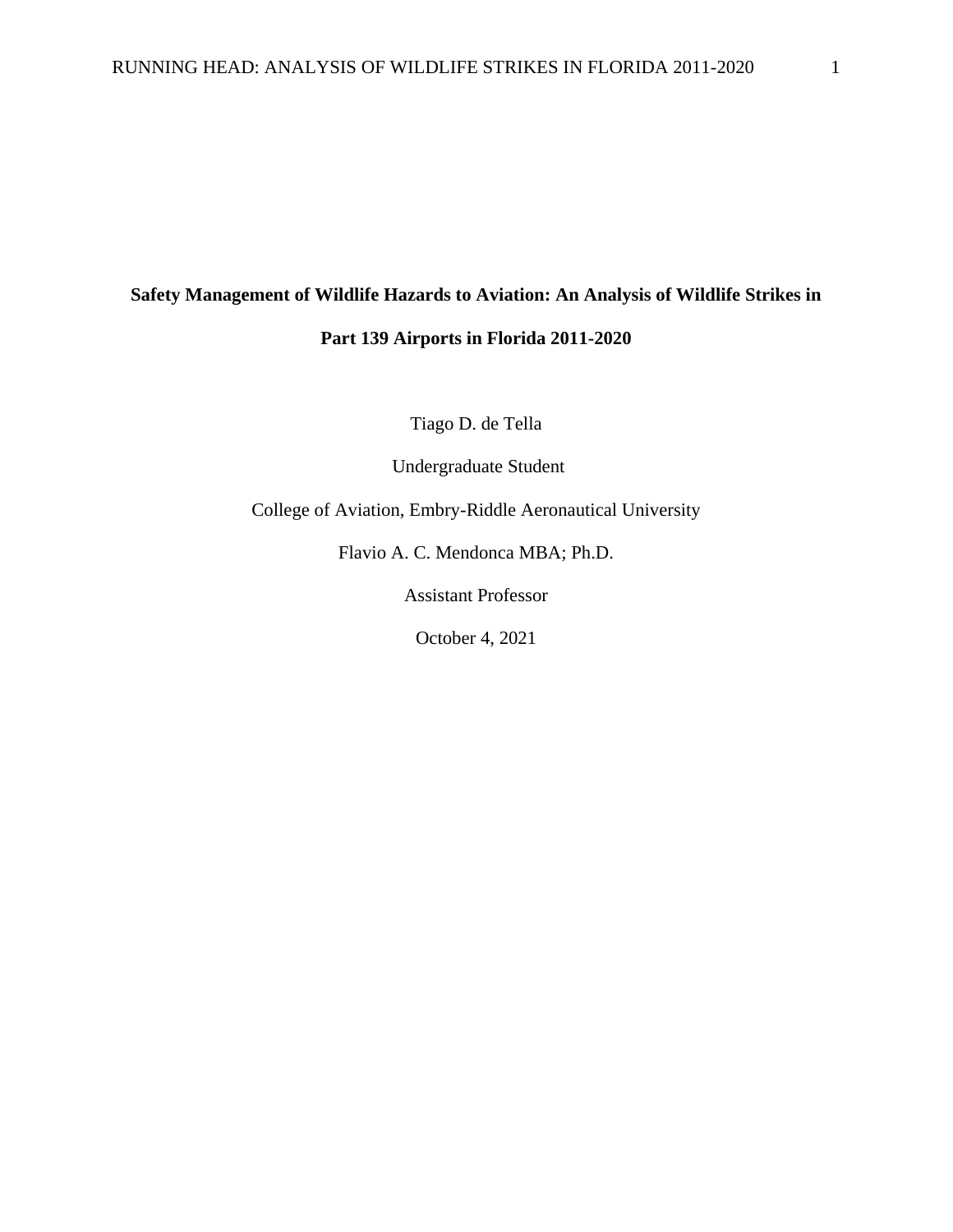*Purpose:* The purpose of this study is twofold: 1) To investigate wildlife strike reporting trends in Part 139 airports in the State of Florida for comparison with national data; 2) To evaluate the existence of a difference between the seasons of the year and reported wildlife strikes in Part 139 airports in the state of Florida between 2011-2020. The study evaluates the Wildlife Strike Index per season while accounting for the following parameters: time of day, part struck, type of operator, and level of damage resulting from the strike.

*Design/Methodology:* The researchers in this study answered the research questions through the analysis, revision, and evaluation of the existing data. The data analyzed in this study were collected between May 1 and May 20, 2021. This study used the Federal Aviation Administration Air Traffic Activity System (ATADS) and the National Wildlife Strike Database (NWSD) to collect information on aircraft operations and reported wildlife strikes, respectively. *Findings:* There is a relationship between the average wildlife strike for each season and the seasons of the year, when analyzing the Part 139 Airports in the state of Florida between 2011- 2020. There is no significant difference between the relative percentage and location of strikes considering the Wildlife Strike Index for Time of Day, Damage Level, Part Struck when comparing the obtained wildlife strike reports within the scope of the study.

*Originality/value:* Researchers did not find any other study using a regional scope to analyze reported wildlife strikes in the State of Florida. This is study will provide valuable information to aviation safety stakeholders to improve their wildlife strike mitigation strategies by using a regional scope of reported wildlife strikes in Part 139 airports in the state of Florida between 2011-2020. Further analysis of reported wildlife strikes is provided by identifying a statistically significant difference in the likelihood a wildlife strike through the different seasons of the year.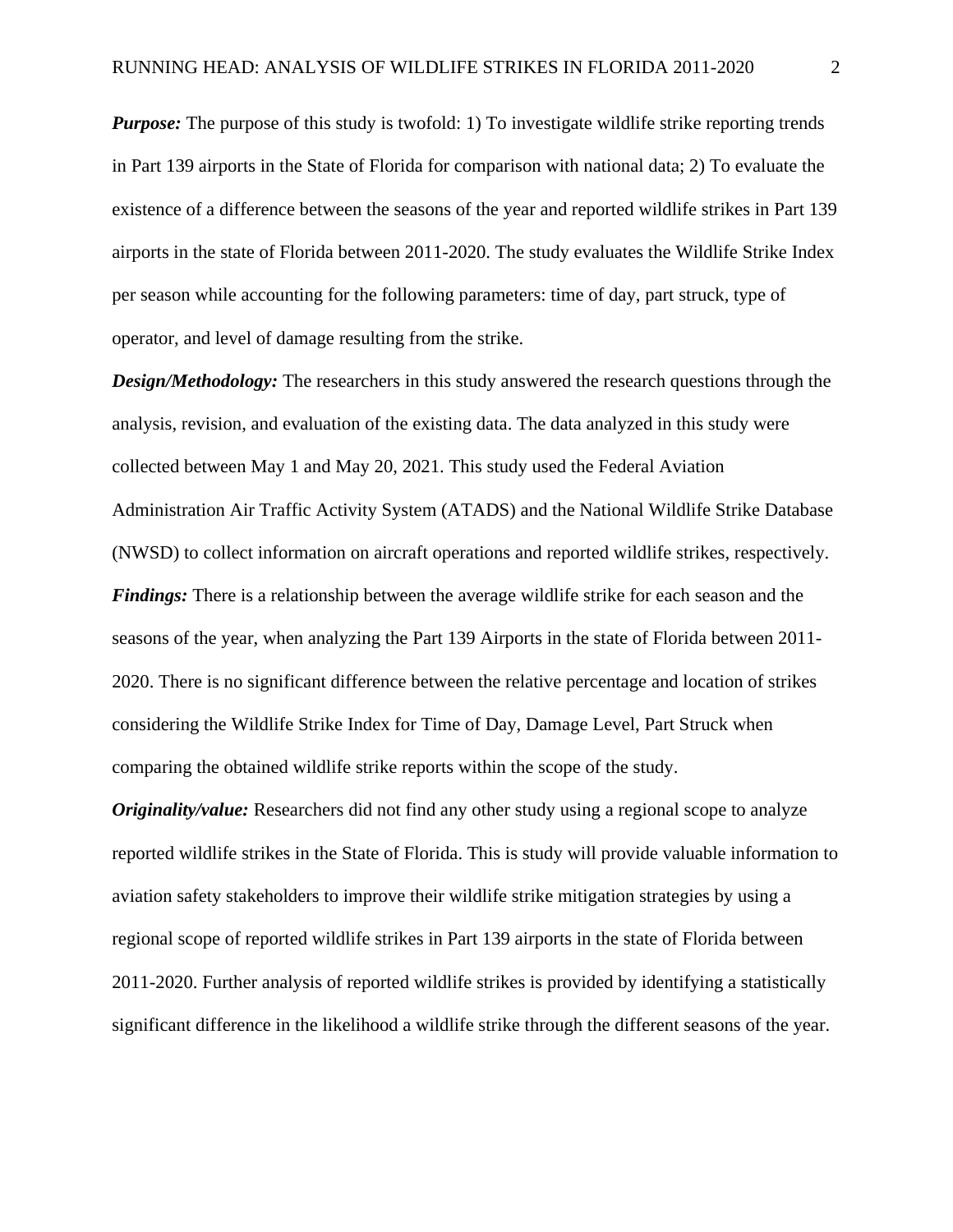#### **Introduction**

A vital step toward mitigating the risk of aircraft accidents due to wildlife strikes is the collection, analyses, and understanding of wildlife strike data. Previous studies have focused on gathering and analyzing wildlife encounters over the entire United States (Anderson et al., 2015; DeVault et al., 2018; Dolbeer, 2020; Dolbeer et al., 2021), this way not considering regional and other factors such as bird migration patterns, local wildlife populations, and seasons of the year as they may have a different impact on the risk of strikes in individual regions (Defusco  $\&$ Unangst, 2013). Dolbeer et al. (2021) and Mendonca et al. (2017) have advocated for the analyses of wildlife strike data in a regional level for accident prevention efforts. The species, population size, and number of birds as well as wildlife habitat conditions at and around the airports, for example, vary drastically across the United States, demanding an approach that will look at the specific patterns as they relate to a specific region (Federal Aviation Administration [FAA], 2020a).

Analyses of wildlife strike data specifically focused on airports certified under the Title 14 Code of Federal Regulations (CFR) Part 139<sup>1</sup> (Electronic Code of Federal Regulations, 2021) in the state of Florida will permit a more effective safety approach to these occurrences. The goal of this study is to supplement the FAA wildlife-strike annual reports with information derived from the analysis of wildlife strike reports from Part 139 airports in Florida from 2011 through 2020. Specifically, the purpose of this study is twofold: 1) to discover new information based upon the findings of relevant data analyzed that can be used for the safety management of wildlife; 2) to investigate if there is a statistically significant difference in the wildlife strike

 $1$ <sup>1</sup> Part 139 – Certification of Airports: Includes airports that "serve scheduled and unscheduled air carrier aircraft with more than 30 seats; serve scheduled air carrier operations in aircraft with more than 9 seats but less than 31 seats; and the FAA Administrator requires to have a certificate" (Federal Aviation Administration [FAA], 2020, para. 1).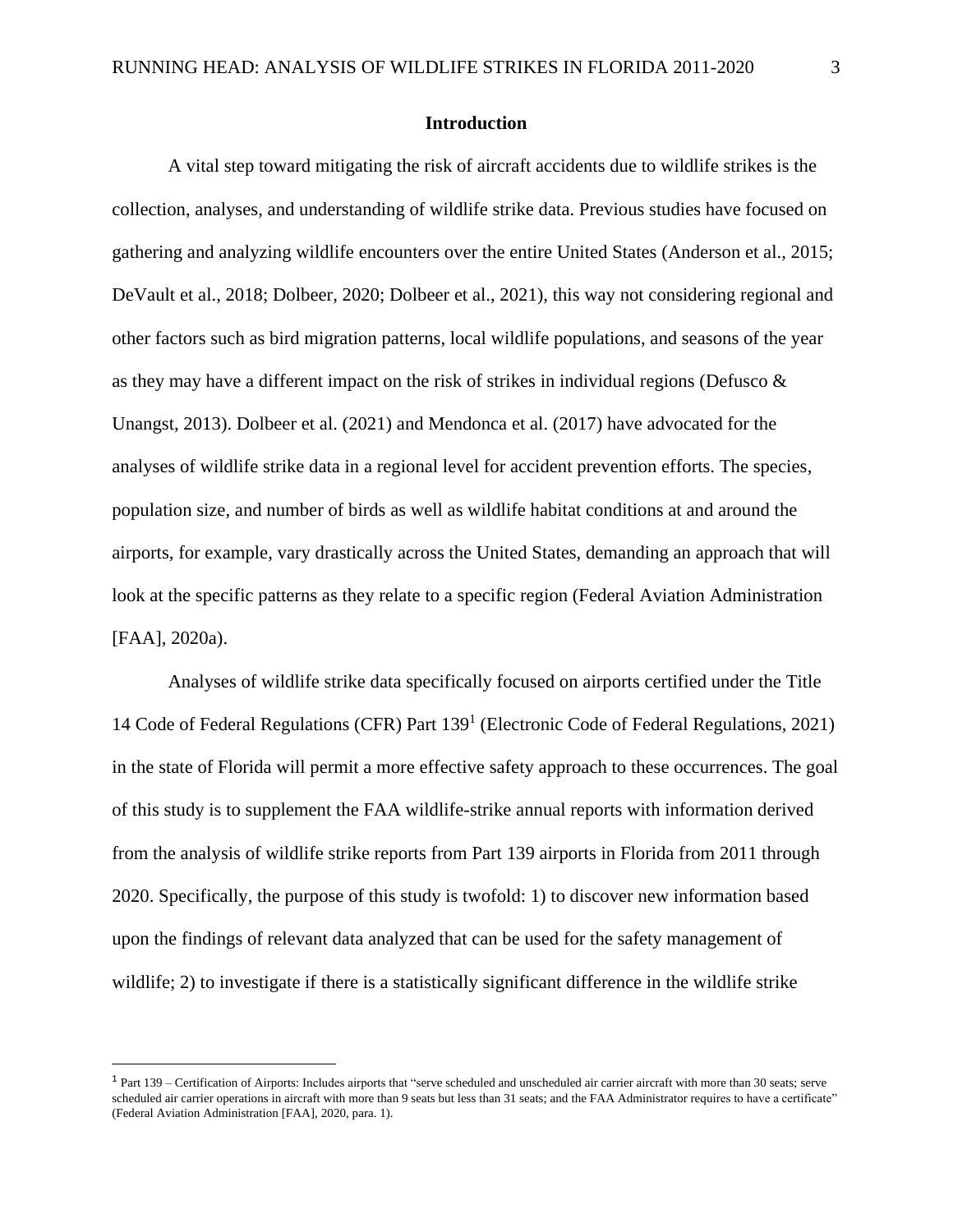index**<sup>2</sup>** in Part 139 airport in the state of Florida from 2011-2020 among the four seasons of the year.

#### **Literature Review**

The aviation industry plays an important role in the American economy, being responsible for approximately 10% of the total U.S. economic activity (FAA, 2020a). The civil aviation industry also generates approximately 10.9 million jobs and contributes to 5.2% of the United States' gross domestic product (GDP). As a result of the COVID-19 pandemic, the number of aircraft operations declined by approximately 3.5% in 2020 compared to 2019 (FAA, n.d.-a). However, despite this decline the number of operations within the United States is forecasted to increase from approximately 44 million to over 60 million operations in the next two decades.

Wildlife strikes to aviation is a growing safety and economic concern in the U.S. Aircraft accidents and incidents resulting from strikes across the United States from 1990-2020 have resulted in \$768.9 million of direct repair costs, \$101.3 million in other indirect costs, and 1,154,221 hours of aircraft downtime. These values have indicated an average of 96.9 hours of aircraft downtime per wildlife strike and a repair cost of \$163,005 per damaging occurrence. However, the costs of a wildlife strikes can add to an even higher figure as only approximately 47% and 91% of wildlife strikes involving general aviation and commercial transport aircraft, respectively, are reported. According to Dolbeer et al (2021) a wildlife strike that has resulted in damage to the aircraft is more likely to get reported. Thus, the resulting cost figures may also be even more significant due to the increase in air traffic over the past decades (FAA, 2020b).

Within the timeframe analyzed in this study, there were 142,668 wildlife strikes reported through the U.S. National Wildlife Strike Database (NWSD). The majority of these strikes

<sup>&</sup>lt;sup>2</sup> Wildlife-strike index is the number of wildlife strikes per 100,000 aircraft operations.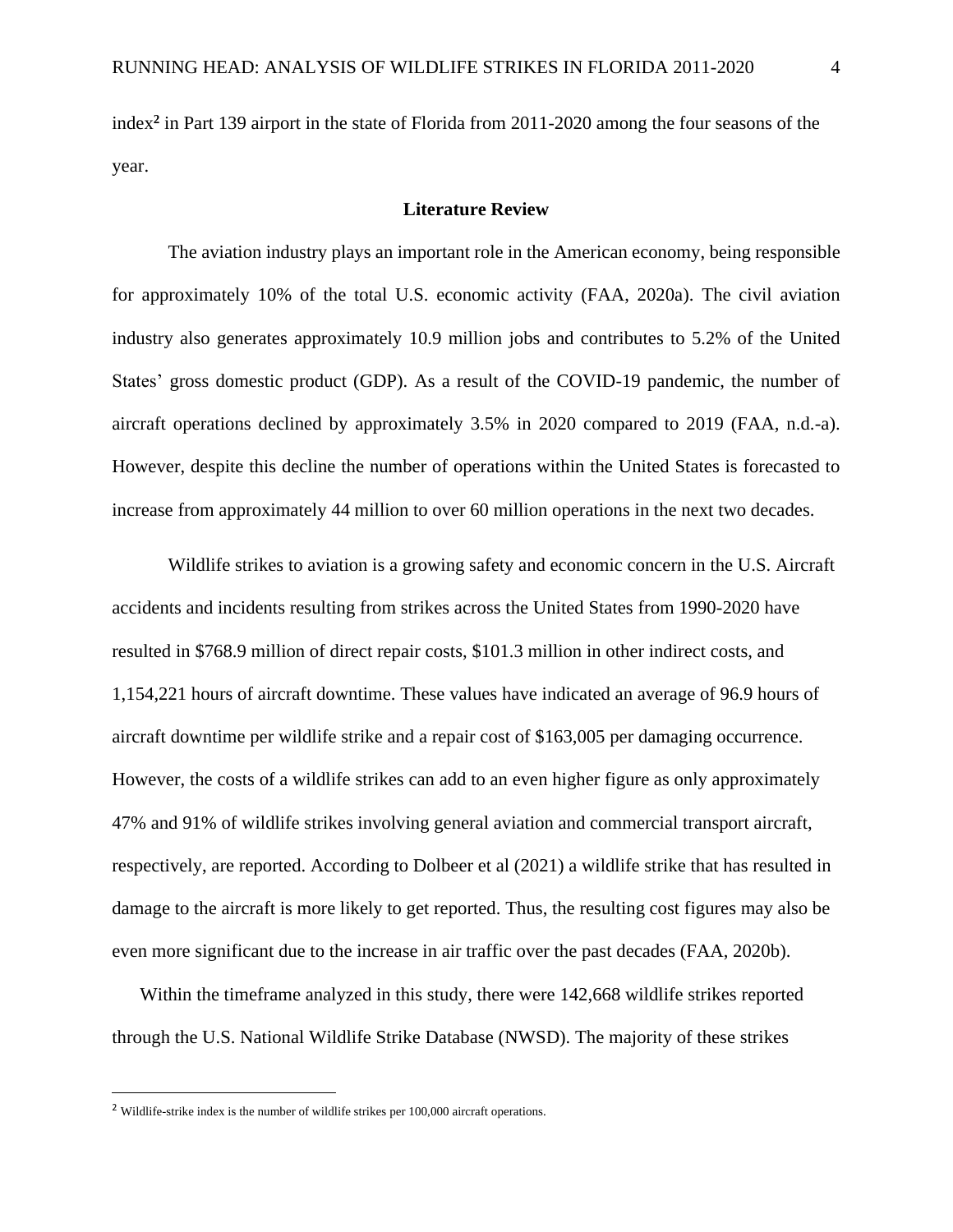occurred during the day ( $n= 58,743$ ), and 35.7% percent of strikes ( $n= 50,907$ ) occurred during the arrival phases of flight (descent, approach, and landing roll). During this period there were 11 human fatalities resulting from wildlife strikes. National wildlife-strike data obtained from 2011- 2020 indicate that 97% (n= 92,411) of all wildlife strikes with a known type of operator involved commercial aircraft. Only approximately 3% (n= 2,750) of all strikes occurred during dawn or dusk, while 64.4% (n= 58,743) of strikes occurred during the daytime. In the period analyzed in this study, 6,540 of the 142,668 reported wildlife strikes through the NWSD resulted in some damage to the aircraft. Moreover, information obtained from the analyses of wildlife strike data have indicated a significant increase in the number of wildlife strikes as well as damaging wildlife strikes since 2010. For example, the number of strikes and damaging strikes increased by 75% and 41% from 2011 through 2019 in the U.S., respectively. There was an 84% increase, from 9,241 to 17,050, in the number of wildlife strikes involving commercial aircraft between 2009 and 2019 (Dolbeer et al., 2021). In the same period, the number of aircraft operations rose from 25.45 million to 26.21 million (FAA, n.d.-a). All those factors interact to form the basis of this safety issue that needs effective mitigation by aviation stakeholders.

The reasons for this ever-increasing safety and economic concern are dynamic and complex. Successful environmental programs by government and private organizations have contributed to impressive increases in wildlife populations at and around airports. For example, Sandhill Cranes are considered the seventh most hazardous wildlife species to aviation operations in the U.S. (Dolbeer, 2020). The population of this hazardous bird species "increased over 3-fold from about 200,000 to 700,000 birds from 1990–2020" (Dolbeer et al., 2021, p. 20). Other reasons for the increased risk of wildlife strikes include birds becoming increasingly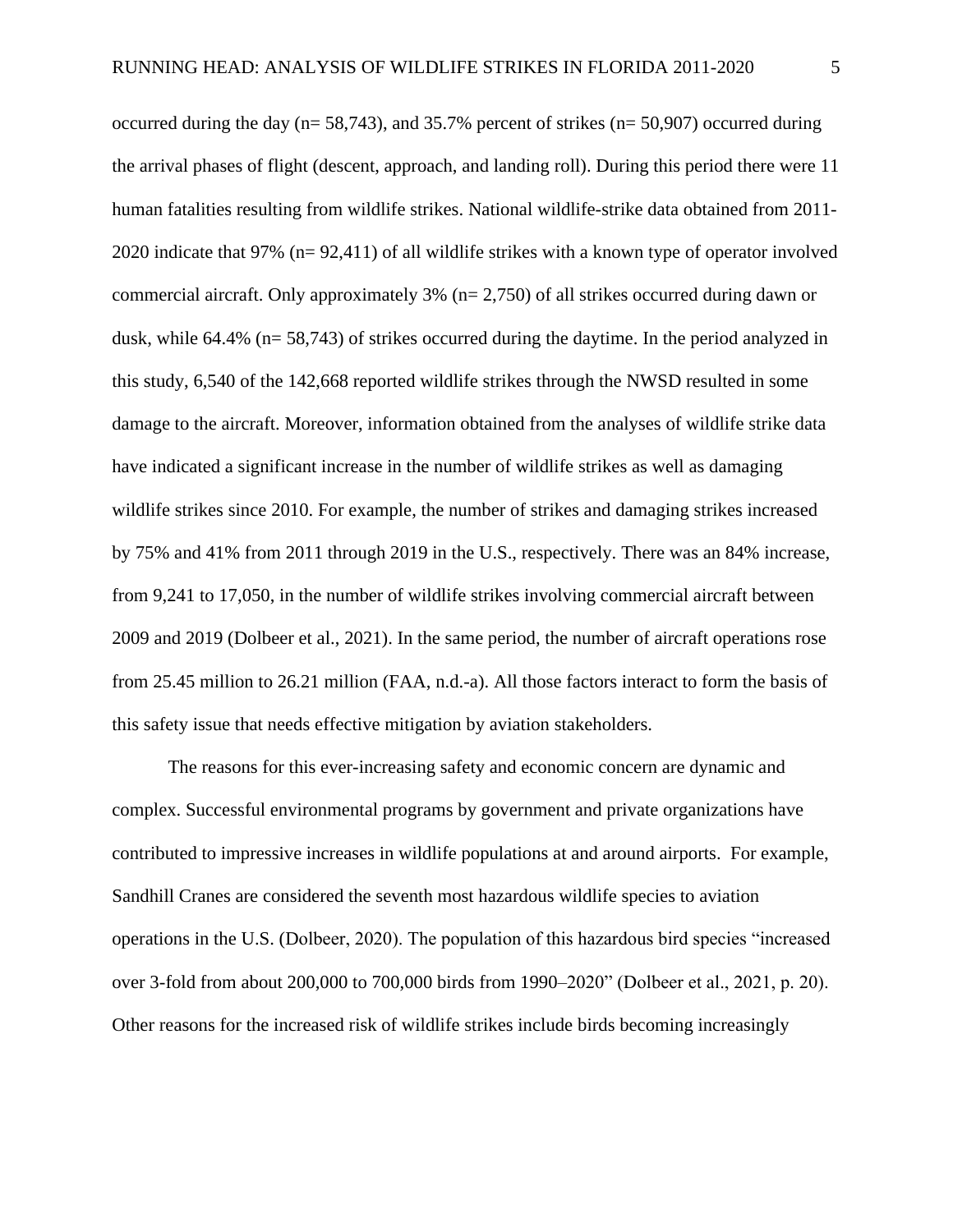adapted to urban areas, quieter turbofan engines decreasing animals' ability to detect an incoming aircraft, and an increase in the number of aircraft operations (Cleary & Dolbeer, 2005).

The scientific analysis of wildlife strikes to aviation is paramount for aviation safety. Information obtained from the scientific analyses of wildlife strikes may provide the foundation for the development and implementation of safety management efforts to mitigate the risk of aircraft accidents resulting from strikes (Altringer et al., 2021). With the large increase in the number of wildlife strikes and aircraft operations over the past decade, the FAA recommends further action by airport operators to mitigate the risk of wildlife strikes (FAA, 2020b).

The FAA has issued annual reports providing information obtained from the scientific analyses of wildlife strikes in the U.S. (Dolbeer et al., 2021). However, this report is limited to a nationwide scope. Nonetheless, a regional scope may provide further insight of the highly variable conditions (e.g., migration patterns, weather, local habitats) that may affect wildlife strikes across the United States (Drey et al., 2014, Pfeifer et al., 2018). This study will address these regional considerations as this perspective may provide additional information to reported wildlife strike trends, especially as it relates to the seasons of the year.

This study was an attempt to answer the following research questions:

- 1. What are the descriptive statistics (type of operator, time of day, damage level, part struck, and phase of flight) in Part 139 airports in the state from 2011-2020?
- 2. What is the number of wildlife strike reports per 100,000 operations for each season of the year during 2011-2020 in Part 139 airports in the state of Florida?
- 3. Is there a difference between the average Wildlife Strike index between each season of the year from 2011-2020 in Part 139 airports in the state Florida?

#### **Methodology**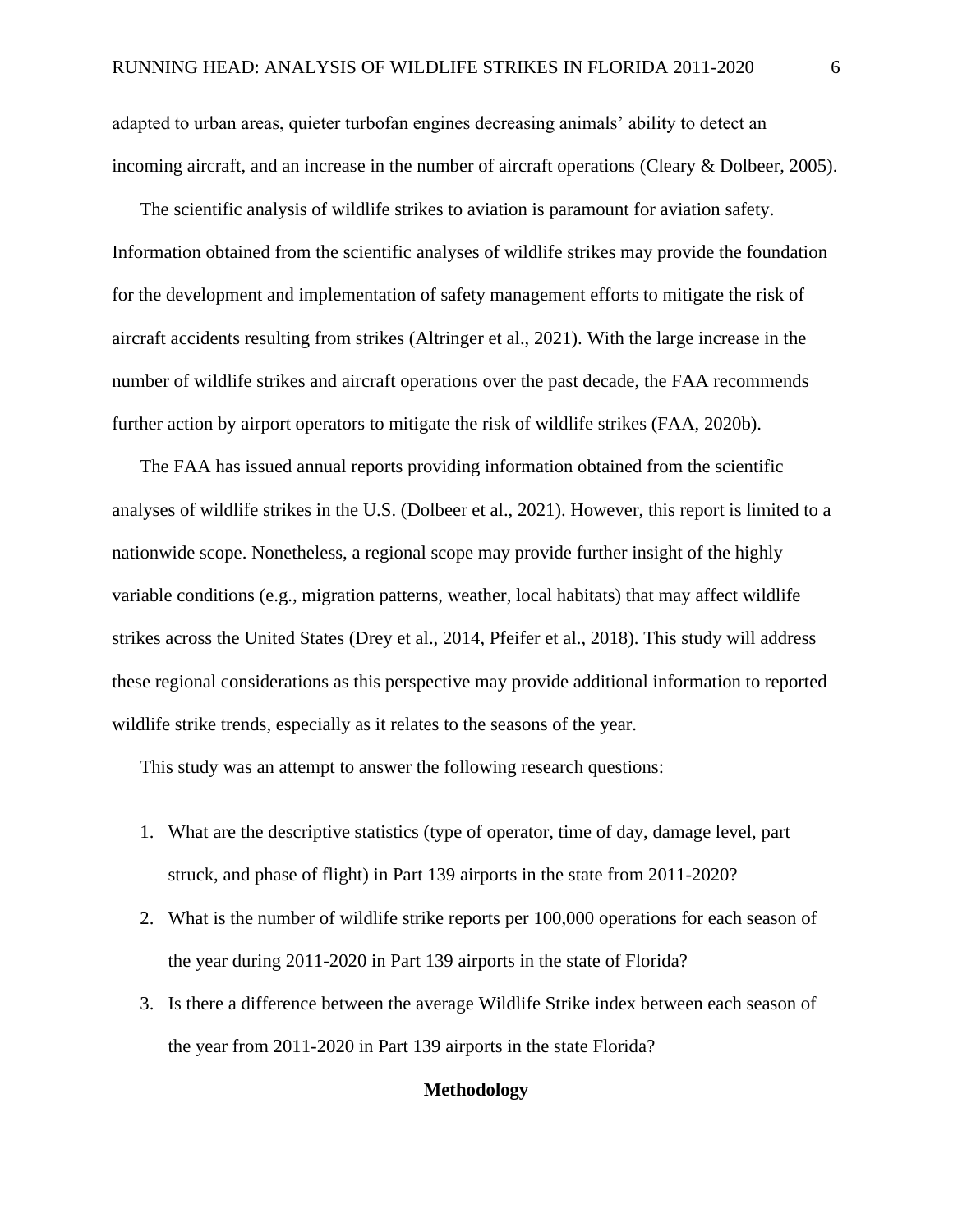### **Data Collection**

The researchers in this study answered the research questions through the analysis, revision, and evaluation of the existing data. The data analyzed in this study were collected between April 1 and April 20, 2021. We used the FAA Air Traffic Activity System (ATADS) and the FAA National Wildlife Strike Database (NWSD) to collect information on aircraft operations and reported wildlife strikes, respectively. These data sets are available to the public and can be accessed electronically. To accurately analyze the reported wildlife strikes considering the seasons of the year, data were obtained ranging from December 21, 2010, until December 20, 2020.

The researchers determined all the Part 139 airports in the state of Florida by referring to the *Part 139 Airport Certification Status List* <sup>3</sup> (FAA, 2021d). After determining the relevant airports to the study (see Table 1), the researchers referred to the ATADS database to obtain the number of aircraft operations per season of the year during the December  $21<sup>st</sup>$ , 2010, to December 20<sup>th</sup>, 2020, period. The Florida Keys Marathon International Airport (MTH) and Eglin Air Force Base/Destin-Fort Walton Beach Airport (VPS) were not included in this research study since aircraft operations data were not available for these airports. We used the U.S. NWSD to obtain the number of reported wildlife strikes that occurred at and within the vicinities of all Part 139 airports in Florida during the same period. The data obtained from this database were filtered by season of the year, type of operator, time of day, damage level, part struck, and phase of flight. Wildlife strikes that resulted in at least some damage to the aircraft were considered as damaging strikes. The percentage of strikes obtained for the part struck consider only the

<sup>&</sup>lt;sup>3</sup> Part 139 Airport Certification Status List – The document is electronically published on faa.gov and allows users to filter fully certified airports by state.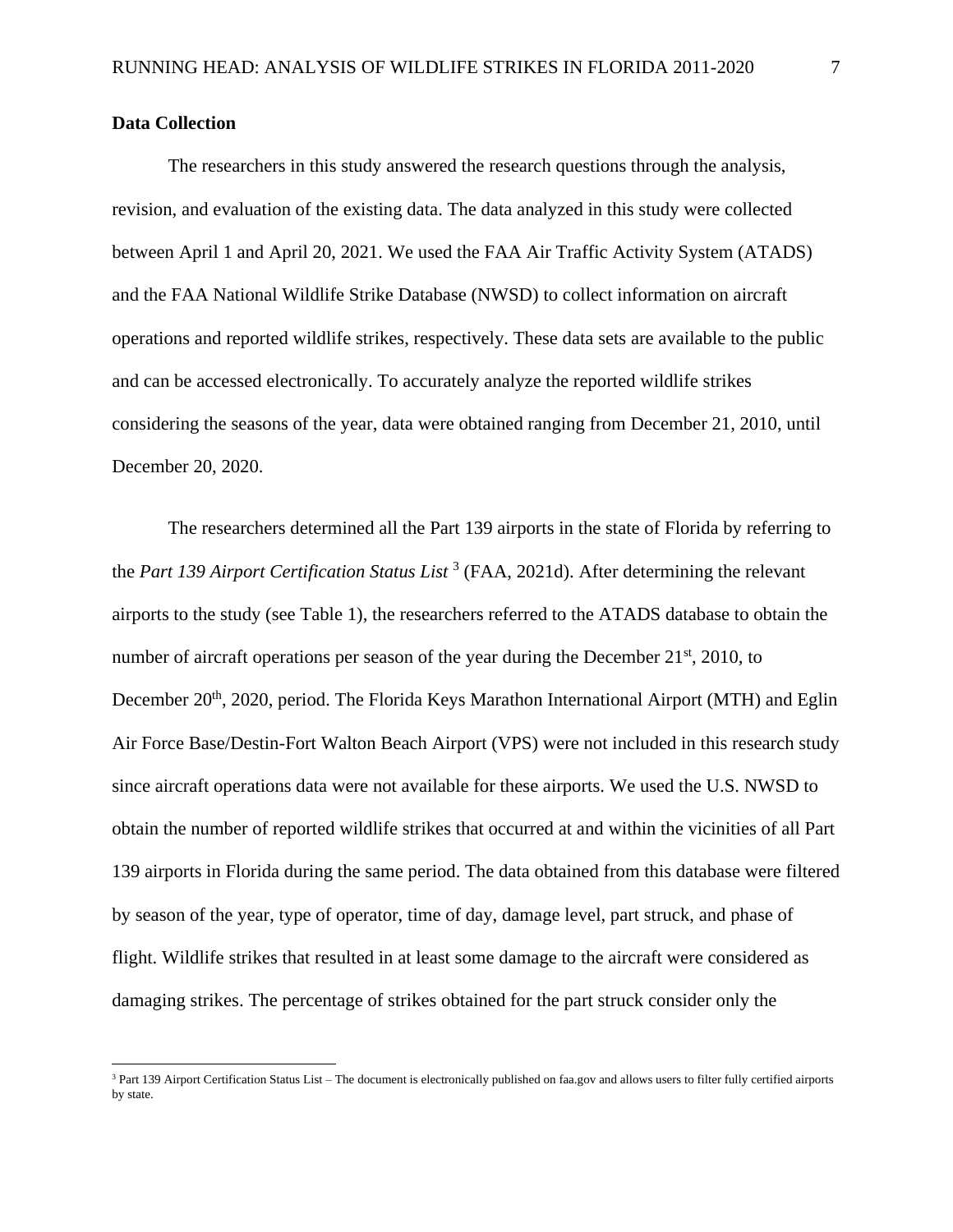selections with a known part struck different than the "other" category. It is important to mention that in order to answer research question 1, we also collected wildlife strike as well as aircraft operations data from January 01, 2011, through December 31, 2020. Due to the yearly variations in the start of each season of the year, this study assumed that all seasons started and ended at the same day of the year (see Table 2).

# **Table 1**

| <b>Identifier</b> | <b>Airport Name</b>                               | <b>City</b>              |
|-------------------|---------------------------------------------------|--------------------------|
| <b>APF</b>        | <b>Naples Municipal Airport</b>                   | Naples, FL               |
| <b>DAB</b>        | Daytona Beach International Airport               | Daytona Beach, FL        |
| ECP               | Northwest Florida Beaches International Airport   | Panama City, FL          |
| <b>EYW</b>        | Key West International Airport                    | Key West, FL             |
| FLL               | Fort Lauderdale / Hollywood International Airport | Fort Lauderdale, FL      |
| <b>GNV</b>        | Gainesville Regional Airport                      | Gainesville, FL          |
| JAX               | Jacksonville International Airport                | Jacksonville, FL         |
| LAL               | Lakeland Linder International Airport             | Lakeland, FL             |
| <b>MCO</b>        | <b>Orlando International Airport</b>              | Orlando, FL              |
| <b>MIA</b>        | Miami International Airport                       | Miami, FL                |
| <b>MLB</b>        | Melbourne International Airport                   | Melbourne, FL            |
| <b>OCF</b>        | Ocala International Airport - Jim Taylor Field    | Ocala, FL                |
| PBI               | Palm Beach International Airport                  | West Palm Beach, FL      |
| PGD               | Punta Gorda Airport                               | Punta Gorda, FL          |
| PIE               | Saint Petersburg – Clearwater International       | Saint Petersburg -       |
|                   | Airport                                           | Clearwater, FL           |
| <b>PNS</b>        | Pensacola International Airport                   | Pensacola, FL            |
| <b>RSW</b>        | Southwest Florida International Airport           | Fort Myers, FL           |
| <b>SFB</b>        | <b>Orlando Sanford International Airport</b>      | Orlando, FL              |
| SGJ               | Northeast Florida Regional Airport                | Saint Augustine, FL      |
| <b>SRQ</b>        | Sarasota / Bradenton International Airport        | Sarasota - Bradenton, FL |
| <b>TIX</b>        | <b>Space Coast Regional Airport</b>               | Titusville, FL           |
| <b>TLH</b>        | Tallahassee International Airport                 | Tallahassee, FL          |
| <b>TPA</b>        | <b>Tampa International Airport</b>                | Tampa, FL                |
| VRB               | Vero Beach Regional Airport                       | Vero Beach, FL           |

#### *Part 139 Airports in the State of Florida*

### **Table 2**

*Average Season Start Date*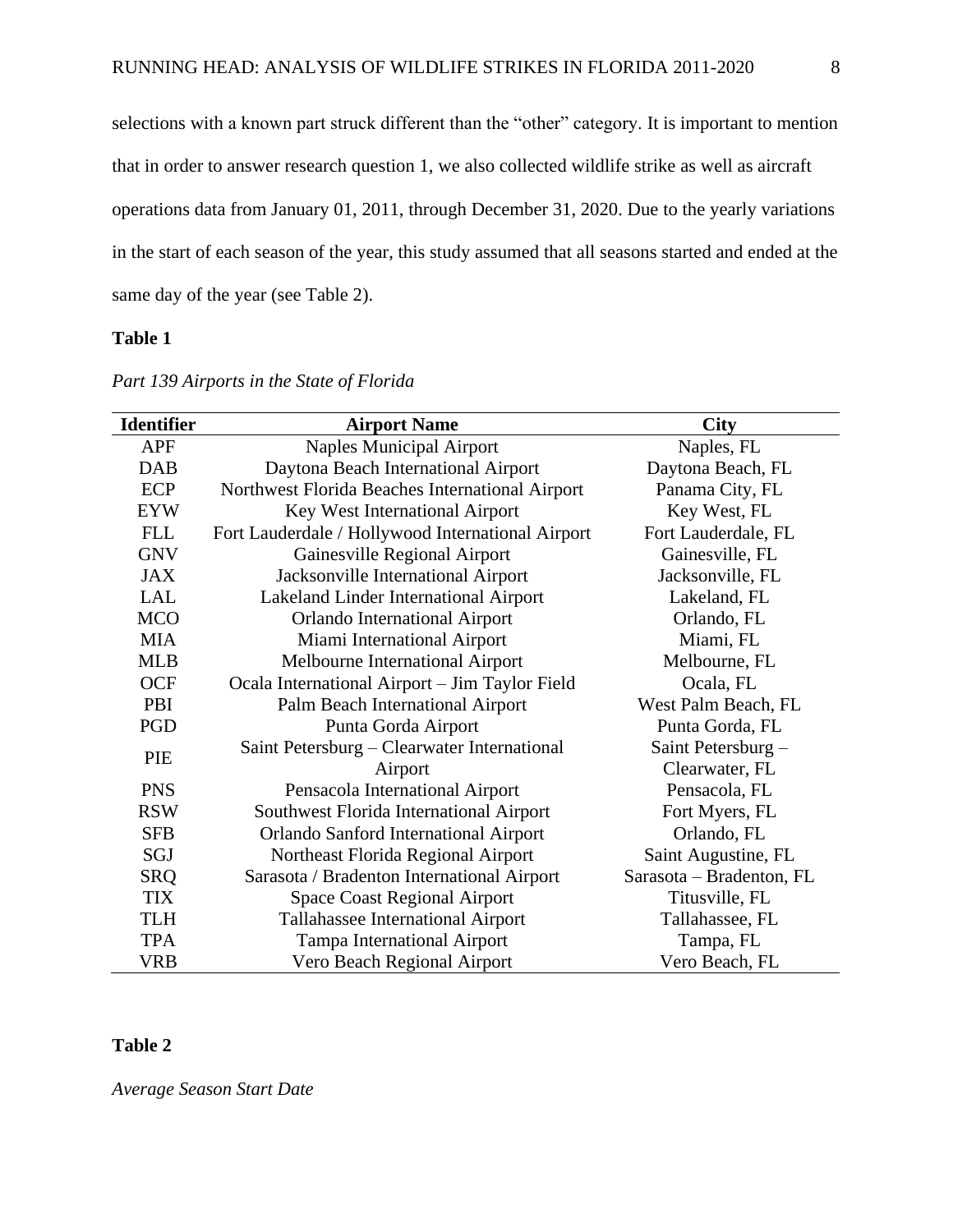| <b>Season</b> | <b>Start Date</b> | <b>Average Duration (Days)</b> |
|---------------|-------------------|--------------------------------|
| Winter        | December 21       | 89                             |
| Spring        | March 20          | 92                             |
| Summer        | June $201$        | 94                             |
| Fall          | September 22      | 90                             |

Aircraft operations are defined as (FAA, n.d.-b):

The number of arrivals and departures from the airport at which the airport traffic control tower is located. There are two types of operations: local and itinerant. 1. Local operations are those operations performed by aircraft that remain in the local traffic pattern, execute simulated instrument approaches or low passes at the airport, and the operations to or from the airport and a designated practice area within a 20−mile radius of the tower. 2. Itinerant operations are operations performed by an aircraft, either IFR, SVFR, or VFR, that lands at an airport, arriving from outside the airport area, or departs an airport and leaves the airport area.

The type of aircraft operator obtained from the ATADS and NWSD databases were adjusted to fit the following categories: Commercial, General Aviation (GA), Military/Government, or Unknown. Commercial operators included all operators excluding private aircraft owners, government, and military aircraft. The ATADS provides information about itinerant and local aircraft operations. Itinerant aircraft operations are subdivided in commercial, GA, and military. For local aircraft operations the ATADS provides data for military and civil aircraft operations. However, this database does not distinguish between GA and commercial operations when reporting local civil aircraft operations. For this reason, the same ratio of GA (38%) and commercial operators (62%) for itinerant operations was assumed to determine the number of local aircraft operations for GA and commercial operators.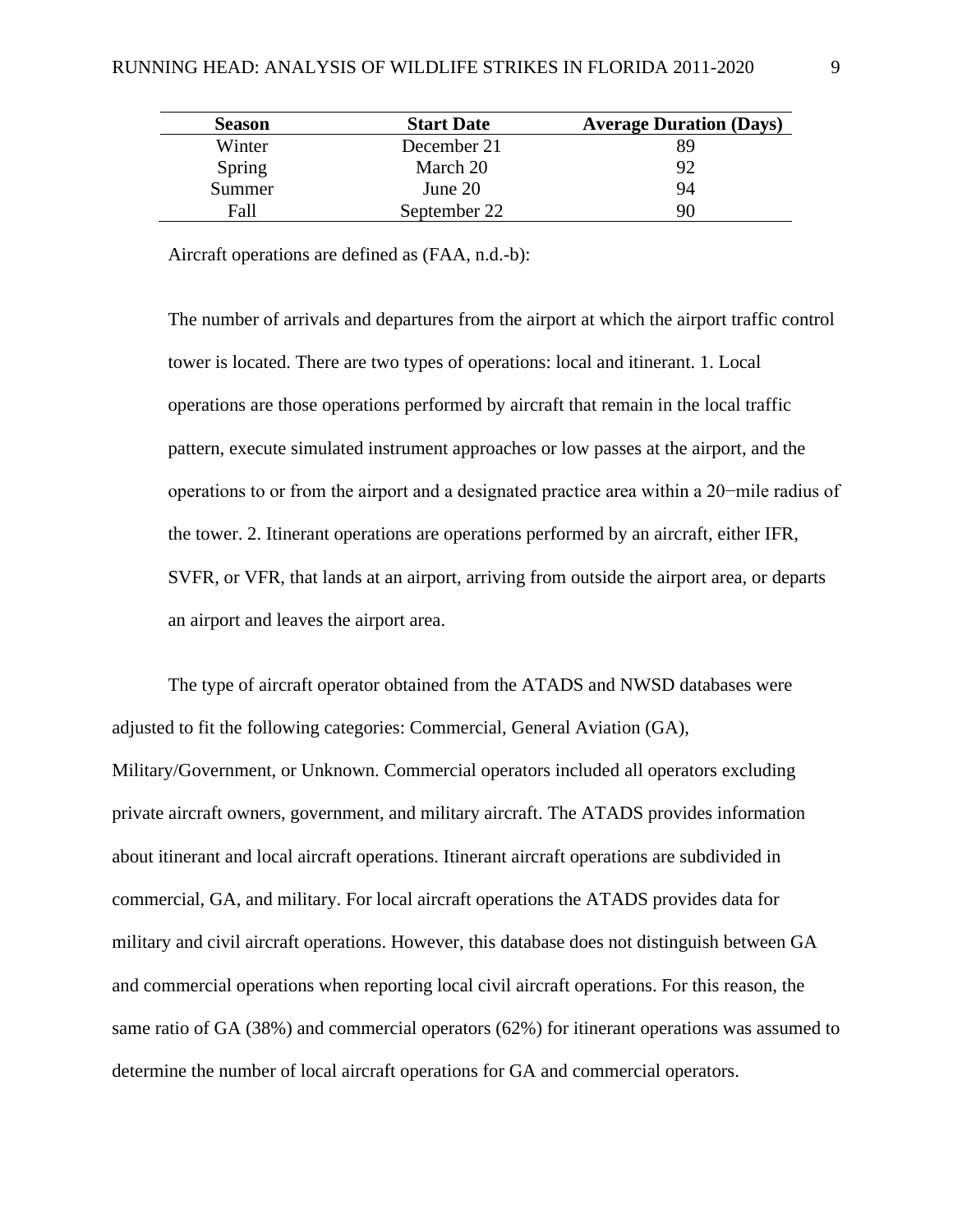The times in which dawn, day, dusk, and night begin and end vary significantly throughout the year. To account for these variations, the researchers assumed a constant local time for the beginning and end for each time of day. These values were obtained by determining the beginning of civil twilight, sunrise, sunset, and end of civil twilight at the geographic center of the state of Florida using the FAA website (FAA, n.d.-c). The National Oceanic and Atmospheric Administration (NOAA) definitions of Dawn, Day, Dusk, and Night were used for the purpose of this study (NOAA, n.d.). Table 3 shows the established start time for each part of the day and their duration in minutes, for the purpose of this study.

#### **Table 3**

*Time of Day Start Time*

| <b>Phase of Day</b> | <b>Start Time</b>     | <b>Duration</b> (Minutes) |
|---------------------|-----------------------|---------------------------|
| Dawn                | $05:46:00$ am         | 24                        |
| Day                 | $06:11:00$ am         | 728                       |
| Dusk                | $06:19:00 \text{ pm}$ | 24                        |
| Night               | $06:43:00 \text{ pm}$ | 664                       |

#### **Data Analysis**

Using the parameters established above, the researchers grouped the obtained data to their respective year and organized them also considering the seasons of each year using Microsoft Excel. Additionally, we organized the collected data considering the type of operator, time of day, damage level, part struck, and phase of flight for an exploratory analysis. To determine the damage level of the aircraft the following categories were used: damaging, nondamaging, and unknown. Upon completion of these steps a wildlife strike index was calculated for each season of the year, representing the number of wildlife strikes per 100,000 operations.

A Kruskal-Wallis H test was performed using IBM SPSS Statistics to determine if there were differences in the wildlife strike index in Part 139 airports between the seasons of the year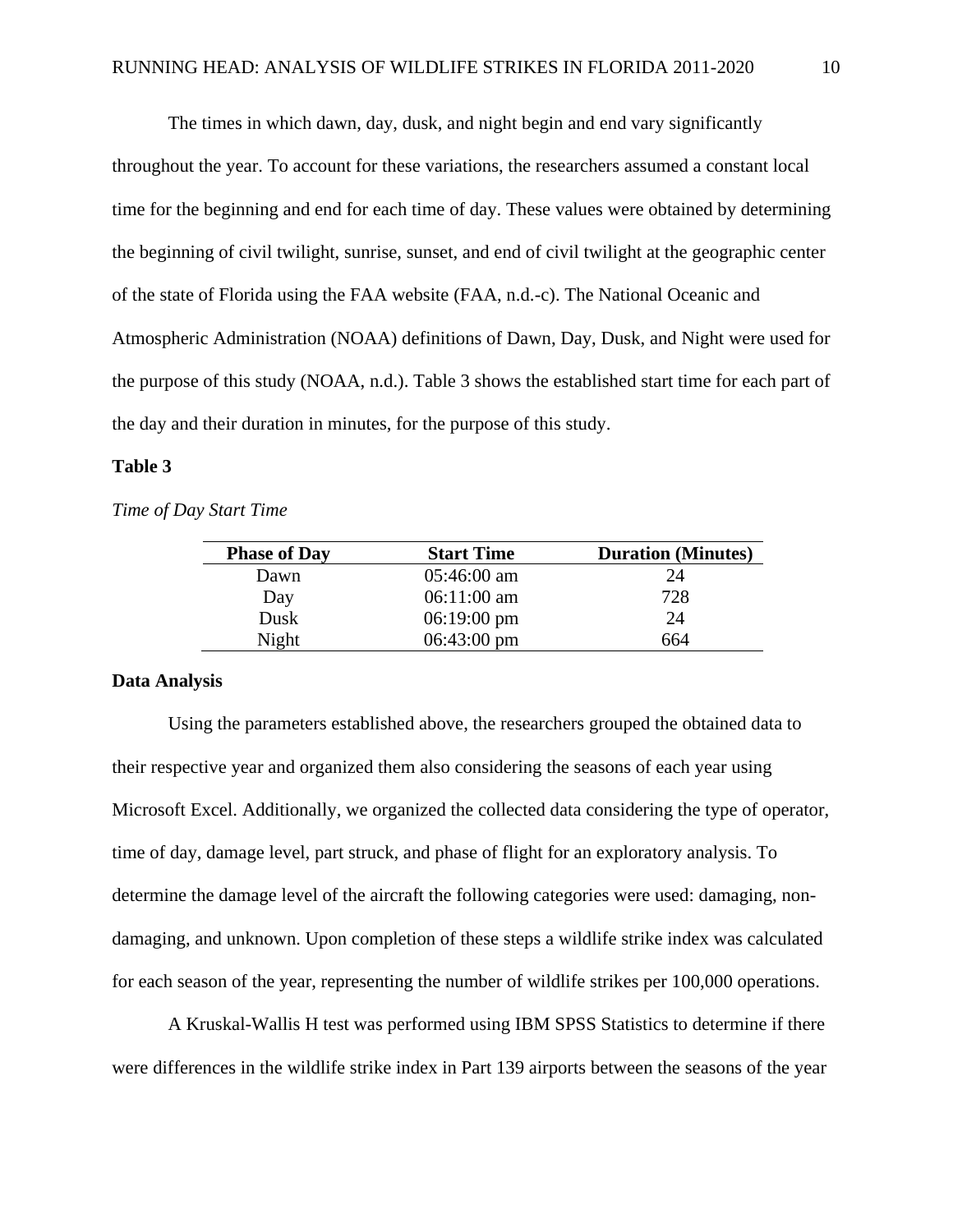in the state of Florida from 2011-2020. To determine the significance of these obtained values, an Alpha  $(\alpha)$  – 0.05 was used. The researchers hypothesized that there would not be a statistically significant difference in the wildlife strike index through the different seasons of the year.

#### **Results and Discussion**

From 2011 through 2020 there were 8,962 wildlife strikes in Part-139 airports in the state of Florida. Approximately five percent  $(n= 457)$  of the total strikes resulted in damage to the aircraft. One aircraft was damaged beyond repair as a result of wildlife strike during the period studied. To determine the damage level of the aircraft the following categories were used: damaging, non-damaging, and unknown. Findings indicated that approximately two thirds of all reported wildlife strikes involved commercial aircraft operators, accounting for 5,962 wildlife strikes (see Table 4). The average wildlife strike index also varied significantly when evaluating the different types of operators (see Table 4). It is important to note that unlike civilian aircraft, U.S. military aircraft are required to report wildlife strikes (U.S. Air Force, 2020). Thus, despite representing 2.1% of aircraft movements, military operators were only responsible for 0.6% of reported wildlife strikes. When considering a nationwide scope using the same criteria to define the type of operator, commercial operators represented 97% (n= 92,411) of all wildlife strikes with a known type of operator. Meanwhile, this same group represented 97.5% (n= 5,962) of all reported wildlife strikes with a known type of operator in Part 139 airports in the state of Florida during the same year.

#### **Table 4**

*Wildlife Strikes per Type of Operator (2011-2020)*

| Operator   | <b>Wildlife Strikes</b> | <b>Aircraft Operations</b> | <b>Wildlife Strike Index</b> |
|------------|-------------------------|----------------------------|------------------------------|
| Commercial | 5,962                   | 21.291.930                 | 28.00                        |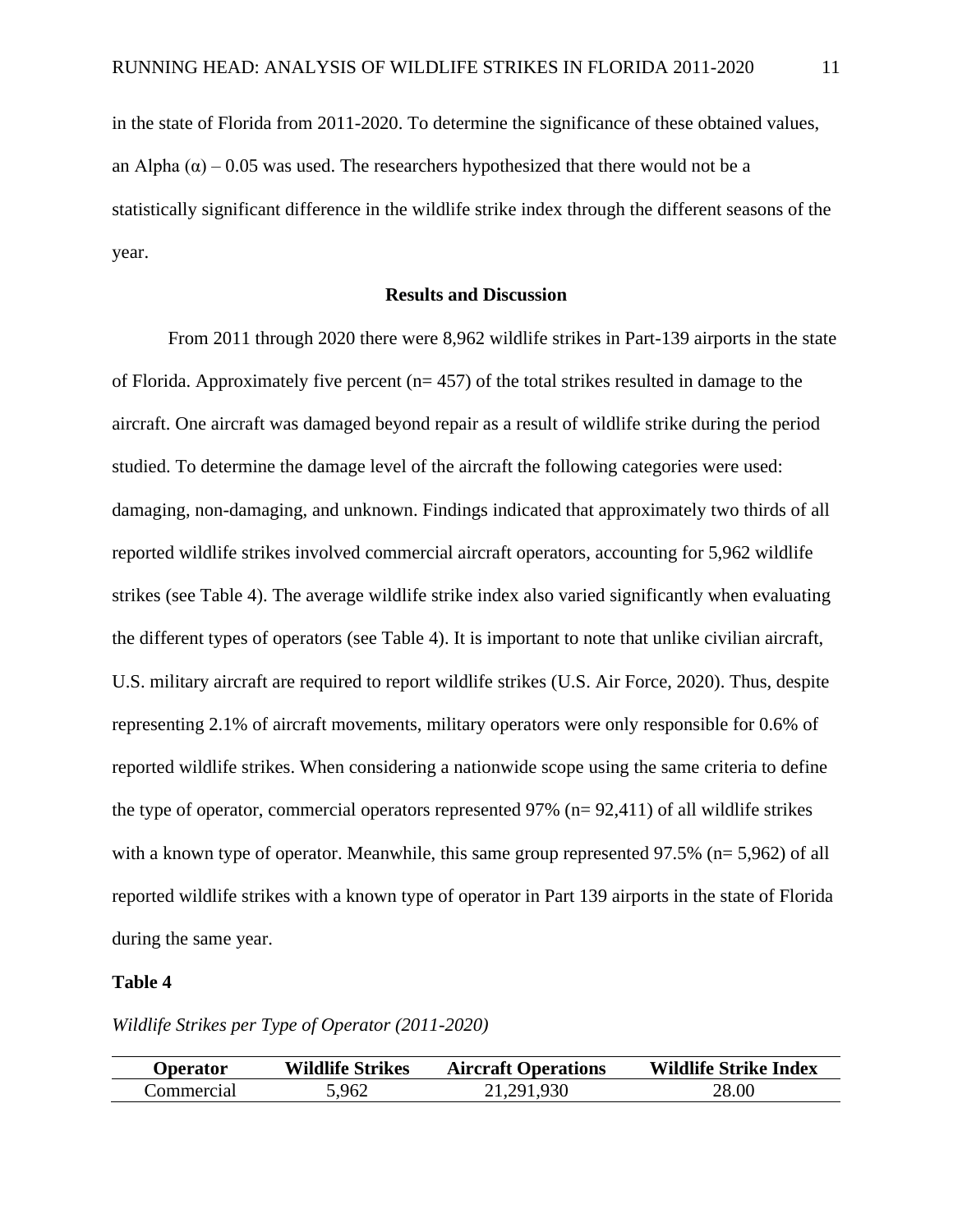| <b>General Aviation</b> | 92    | 12,850,410               | 0.72                         |
|-------------------------|-------|--------------------------|------------------------------|
| Military                | 63    | 942,624                  | 6.68                         |
| Unknown                 | 2,845 | $\overline{\phantom{a}}$ | $\qquad \qquad \blacksquare$ |
| Total                   | 8,962 | 35,084,964               | 25.54                        |

Analysis of the relevant data indicated that 48.2% (n=4,318) of the reported wildlife strikes within the scope of this study occurred during the daytime, while only 17.6% (n= 1,580) of the strikes occurred at night (see Table 5). The higher number of reported wildlife strikes occurring within the daytime may be a result of the higher number of aircraft flying during this period (FAA, 2020e). Interestingly, national wildlife strike data obtained from the NWSD (2011- 2020) indicate that the day was the period with the highest number of wildlife strikes, representing 64.4% ( $n= 58,743$ ) of all reported wildlife strikes. Yet only approximately 3% ( $n=$ 2,750) of all strikes in the entire U.S. occurred during dawn or dusk.

#### **Table 5**

*Number of Reported Wildlife Strikes per Time of Day and per Seasons of the Year*

| <b>Time of Day</b> | Dawn | Day   | <b>Dusk</b> | <b>Night</b> | Unknown | <b>Total</b> |
|--------------------|------|-------|-------------|--------------|---------|--------------|
| Winter             |      | 717   | 22          | 181          | 463     | 1,386        |
| Spring             | 12   | 771   | 22          | 359          | 584     | 1,748        |
| Summer             | 12   | 1673  | 53          | 524          | 1071    | 3,333        |
| Fall               |      | 1157  | 28          | 516          | 783     | 2,495        |
| <b>Total</b>       | 38   | 4,318 | 125         | 1,527        | 2,901   | 8,962        |

Over the period analyzed in this study,  $4.6\%$  (n= 6,540) of all wildlife strikes in the U.S. and 5.1% (n= 457) of all wildlife strikes in the Part 139 airports in Florida, respectively, resulted in some level of damage to the aircraft. Interestingly, winter was the season with the highest percentage of damaging wildlife strikes with 8.2% (n= 113) in Part 139 airports Florida. Meanwhile, the summer season had the highest number of wildlife strikes (n=53,769) but the lowest percentage of damaging strikes 3.18% (n= 106). There were 2,495 and 1,748 strikes during the fall and spring seasons, respectively. Yet, 141 and 97 wildlife strikes in the fall and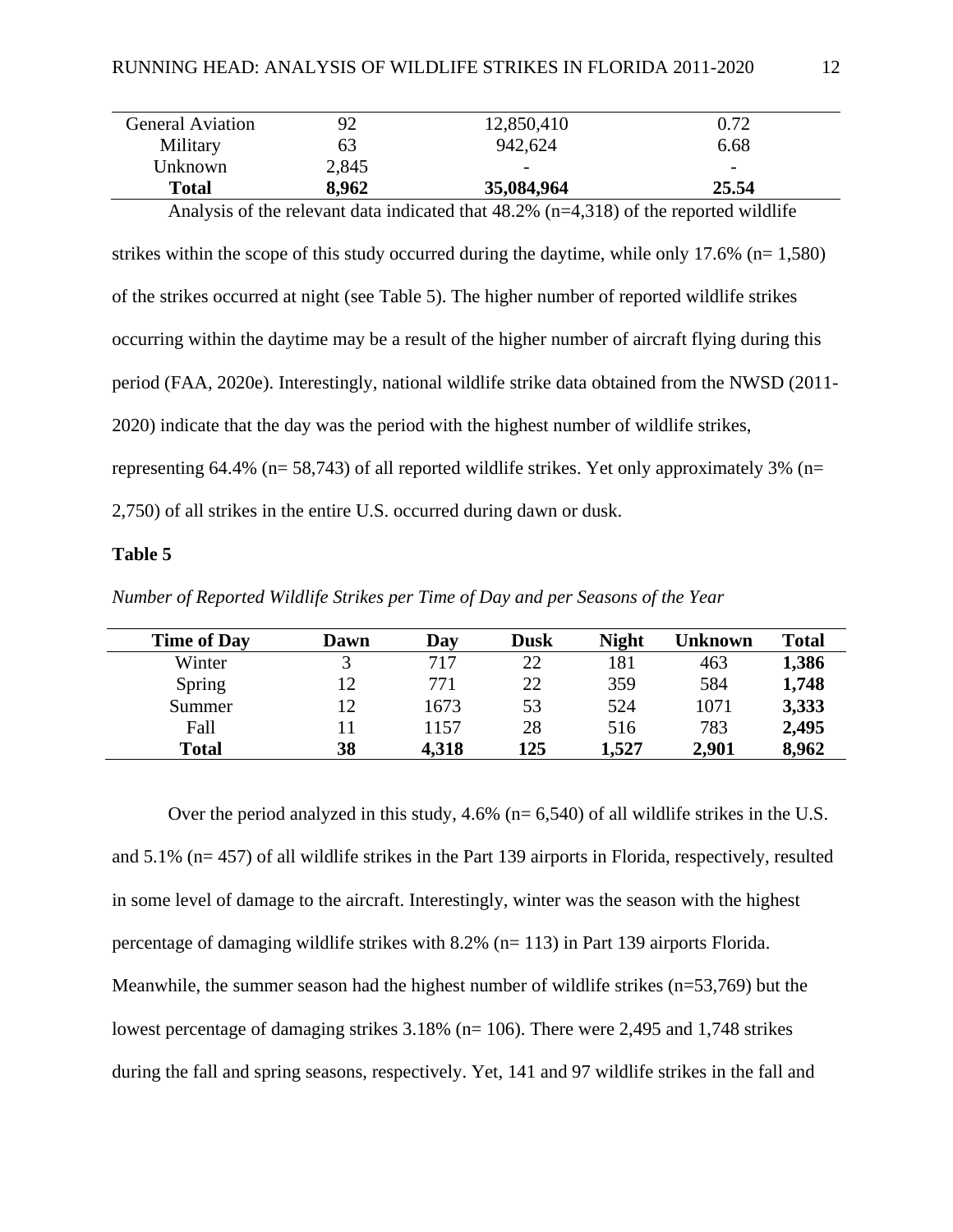spring seasons, respectively, resulted in damage to the aircraft. Further information on the number of wildlife strikes that resulted in damage to the aircraft is provided in Appendices A and B.

The aircraft part most struck by wildlife within the scope of this study was the nose  $(n=948)$  followed by the windshield  $(n=917)$ . Nationally, the windshield of the aircraft was the area with the great majority of collisions, representing approximately 13.9% (n= 15,431) of all wildlife strikes with a known part struck. On the other hand, there were no reported wildlife strikes to the aircraft propeller within the data analyzed in this study in the state of Florida, and only 29 reports indicated animals struck the lights of the aircraft. A detailed analysis of the number of wildlife strikes that impacted each part of the aircraft is provided in Appendices C and D.

The arrival phases of flight (arrival, approach, and landing roll) and the departure phases of flight represented 61.7% ( $n= 3,834$ ) and 36.6% ( $n= 2,224$ ), respectively, of the total wildlife strikes in Florida. Twenty-eight percent (n= 2,523) of the wildlife strikes in which the phase of flight was reported occurred during approach (see Table 9). Interestingly, 63.5% (n= 50,907) of all reported wildlife strikes in the United States occurred during the arrival phases of flight (descent, approach, arrival, and landing roll).

#### **Table 9**

| Phase of Flight | <b>Reported Wildlife Strikes</b> | Percentage of Total Strikes (%) |
|-----------------|----------------------------------|---------------------------------|
| Approach        | 2523                             | 28.15                           |
| Arrival         | 36                               | 0.40                            |
| Climb           | 926                              | 10.33                           |
| Departure       | 191                              | 2.13                            |
| Descent         | 56                               | 0.62                            |
| Landing Roll    | 1219                             | 13.60                           |
| Local           | 34                               | 0.38                            |

*Number of Reported Wildlife Strikes per Phase of Flight (2011-2020)*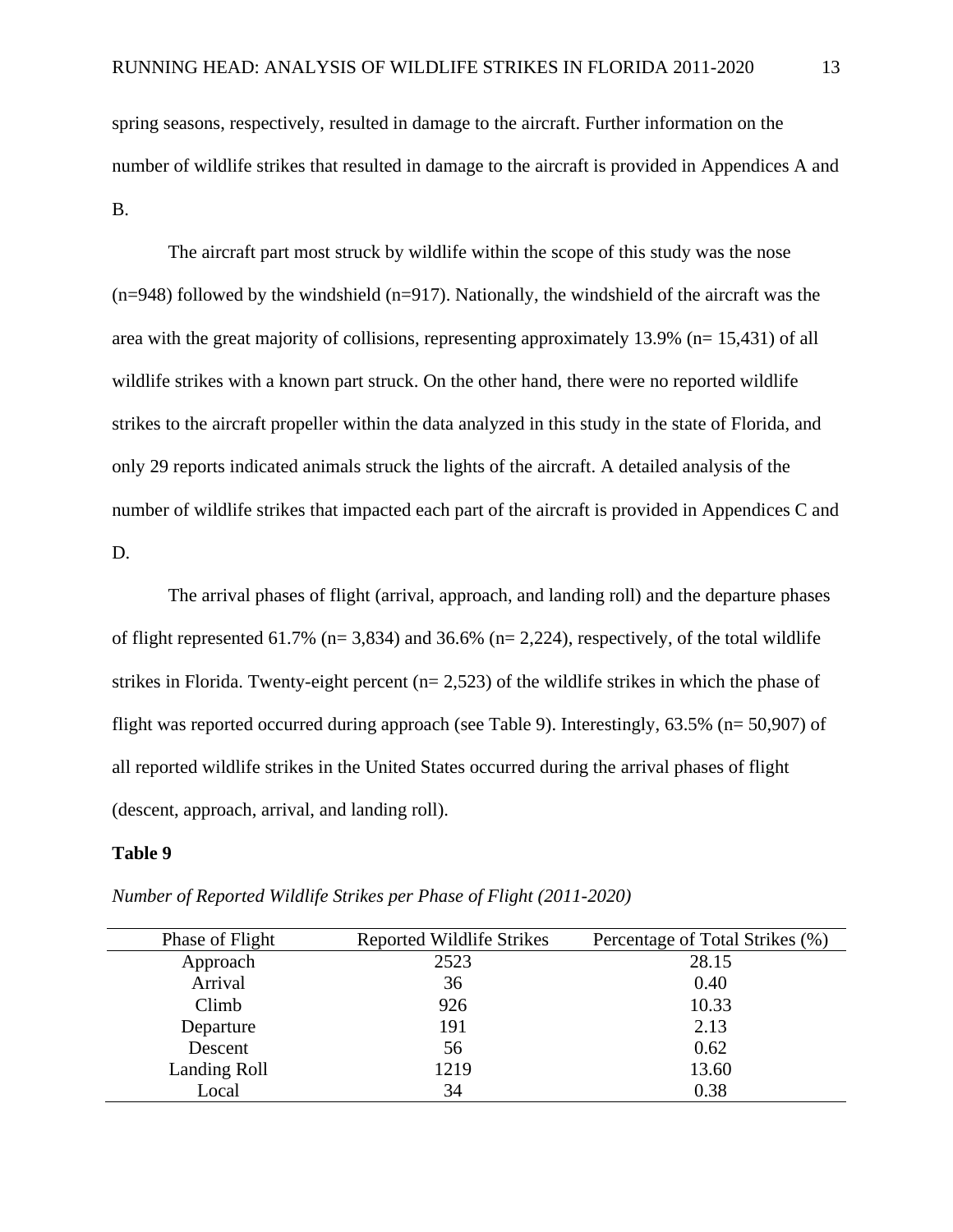| Parked       |       | 0.06  |
|--------------|-------|-------|
| Take-off Run | 1107  | 12.35 |
| Taxi         | 30    | 0.33  |
| Unknown      | 2835  | 31.63 |
| <b>Total</b> | 8,962 | 100   |

Regarding the second research question, the four seasons of 2019 represented the 1-year period with most wildlife strikes (n= 1,377) while 2011 had the lowest (n= 611) (see Table 10). In addition to having the most strikes, 2019 also had the highest number of damaging strikes  $(n= 68)$ among all Part 139 airports in the state of Florida. Table 10 shows the findings obtained with the relevant data, each year indicated in the table below represents a 4 season period.

## **Table 10**

| Wildlife Strikes per season of the year |  |  |  |  |
|-----------------------------------------|--|--|--|--|
|-----------------------------------------|--|--|--|--|

| Year | Variables                  | Winter  | <b>Spring</b> | Summer  | Fall    |
|------|----------------------------|---------|---------------|---------|---------|
|      | <b>Strikes</b>             | 86      | 145           | 194     | 186     |
|      | Damaging Strikes           | 13      | 10            | 9       | 17      |
| 2011 | <b>Aircraft Operations</b> | 849,480 | 856,120       | 781,969 | 820,942 |
|      | Wildlife Strike Index      | 10.12   | 16.94         | 24.81   | 22.66   |
|      | Damaging Strike Index      | 1.53    | 1.17          | 1.15    | 2.07    |
|      | <b>Strikes</b>             | 133     | 104           | 229     | 169     |
|      | Damaging Strikes           | 15      | 8             | 12      | 10      |
| 2012 | <b>Aircraft Operations</b> | 859,857 | 902,970       | 822,903 | 831,641 |
|      | Wildlife Strike Index      | 15.47   | 11.52         | 27.83   | 20.32   |
|      | Damaging Strike Index      | 1.74    | 0.89          | 1.46    | 1.20    |
|      | <b>Strikes</b>             | 88      | 134           | 271     | 199     |
|      | Damaging Strikes           | 11      | 9             | 11      | 14      |
| 2013 | <b>Aircraft Operations</b> | 875,407 | 916,531       | 841,887 | 830,349 |
|      | Wildlife Strike Index      | 10.05   | 14.62         | 32.19   | 23.97   |
|      | Damaging Strike Index      | 1.26    | 0.98          | 1.31    | 1.69    |
|      | <b>Strikes</b>             | 134     | 188           | 321     | 251     |
|      | Damaging Strikes           | 9       | 11            | 7       | 12      |
| 2014 | <b>Aircraft Operations</b> | 816,563 | 910,021       | 814,589 | 858,830 |
|      | Wildlife Strike Index      | 16.41   | 20.66         | 39.41   | 29.23   |
|      | Damaging Strike Index      | 1.10    | 1.21          | 0.86    | 1.40    |
|      | <b>Strikes</b>             | 122     | 185           | 281     | 235     |
|      | Damaging Strikes           | 8       | 9             | 11      | 12      |
| 2015 | <b>Aircraft Operations</b> | 859,545 | 958,453       | 826,176 | 860,929 |
|      | Wildlife Strike Index      | 14.19   | 19.30         | 34.01   | 27.30   |
|      | Damaging Strike Index      | 0.93    | 0.94          | 1.33    | 1.39    |
| 2016 | <b>Strikes</b>             | 135     | 174           | 356     | 279     |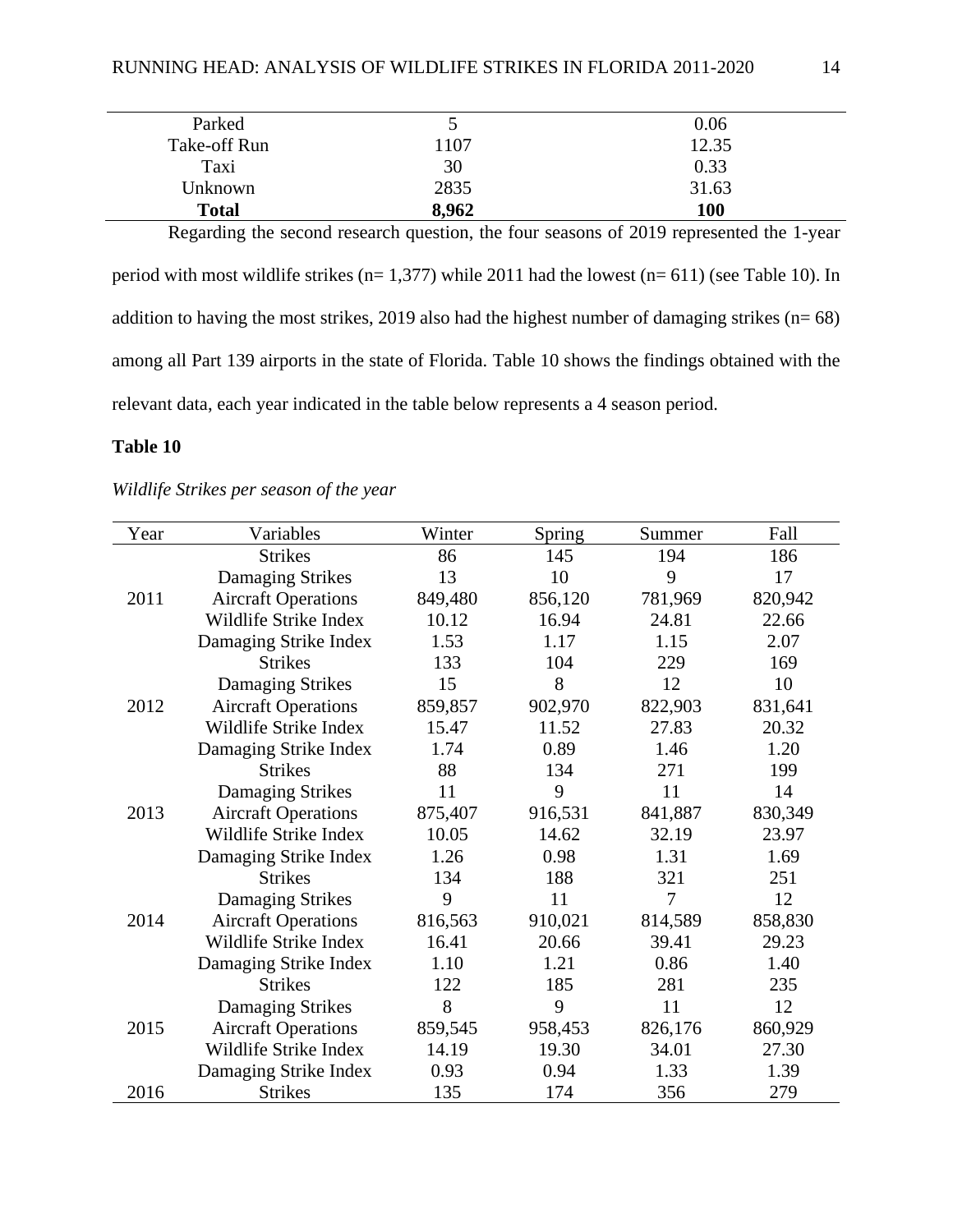|       | Damaging Strikes           | $\overline{4}$ | 10        | 12        | 26        |
|-------|----------------------------|----------------|-----------|-----------|-----------|
|       | <b>Aircraft Operations</b> | 895,592        | 943,813   | 852,414   | 868,130   |
|       | Wildlife Strike Index      | 15.07          | 18.44     | 41.76     | 32.14     |
|       | Damaging Strike Index      | 1.68           | 1.06      | 1.41      | 2.99      |
|       | <b>Strikes</b>             | 131            | 188       | 410       | 309       |
|       | Damaging Strikes           | 9              | 8         | 9         | 16        |
| 2017  | <b>Aircraft Operations</b> | 909,487        | 944,037   | 826,176   | 909,345   |
|       | Wildlife Strike Index      | 14.40          | 19.91     | 49.63     | 33.98     |
|       | Damaging Strike Index      | 0.99           | 0.85      | 1.09      | 1.76      |
|       | <b>Strikes</b>             | 143            | 238       | 440       | 296       |
|       | Damaging Strikes           | 16             | 8         | 18        | 8         |
| 2018  | <b>Aircraft Operations</b> | 946,681        | 994,797   | 961,134   | 970,238   |
|       | Wildlife Strike Index      | 15.11          | 23.92     | 45.78     | 30.51     |
|       | Damaging Strike Index      | 1.69           | 0.80      | 1.87      | 0.82      |
|       | <b>Strikes</b>             | 228            | 289       | 530       | 330       |
|       | Damaging Strikes           | 17             | 21        | 14        | 16        |
| 2019  | <b>Aircraft Operations</b> | 1,013,573      | 1,050,341 | 936,361   | 1,007,301 |
|       | Wildlife Strike Index      | 22.49          | 27.51     | 56.60     | 32.76     |
|       | Damaging Strike Index      | 1.68           | 2.00      | 1.50      | 1.59      |
|       | <b>Strikes</b>             | 186            | 103       | 301       | 241       |
|       | Damaging Strikes           | 11             | 3         | 3         | 3         |
| 2020  | <b>Aircraft Operations</b> | 1,021,128      | 549,201   | 638,536   | 718,652   |
|       | Wildlife Strike Index      | 18.22          | 18.75     | 47.14     | 33.54     |
|       | Damaging Strike Index      | 1.08           | 0.55      | 0.47      | 0.42      |
|       | <b>Strikes</b>             | 1,386          | 1,748     | 3,333     | 2,495     |
|       | Damaging Strikes           | 113            | 97        | 106       | 134       |
| Total | <b>Aircraft Operations</b> | 9,047,313      | 9,026,284 | 8,302,145 | 8,676,357 |
|       | Wildlife Strike Index      | 15.32          | 19.37     | 40.15     | 28.76     |
|       | Damaging Strike Index      | 1.25           | 1.07      | 1.28      | 1.54      |

**Note.** The wildlife strike index indicate the total number of wildlife strikes per 100,000 aircraf operations.

All Part 139 airports are required to develop and implement safety measures to mitigate the risk of aircraft accidents resulting from wildlife strikes. During the safety risk management processes, a risk assessment is made to assess the effects of multiple factors, including seasonal patterns, in wildlife patterns around the airport (Rillstone & Dineen, 2013). Investigating and understanding the differences of the wildlife strike index among the seasons of the year may provide valuable information to aviation stakeholders that can be used during the development and assessment of wildlife hazard mitigation techniques. The regional scope used in this study provides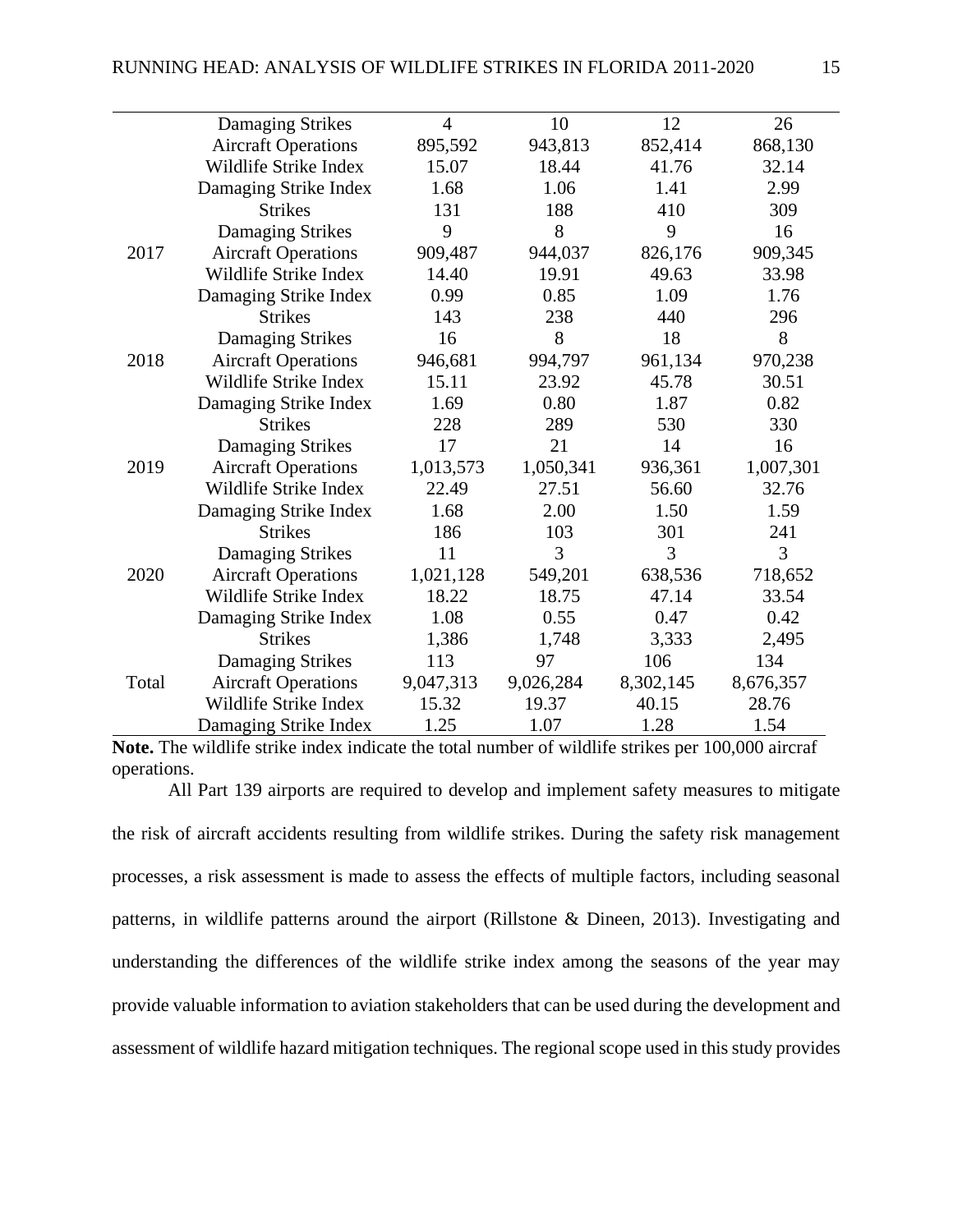further insight into the likelihood of wildlife strikes and damaging wildlife strikes through the seasons of the year in Part-139 airports in the state of Florida.

Answering the last research question of this study, a Kruskal-Wallis test was conducted to determine if there were differences in reported wildlife strikes per 100,000 operations between the four seasons of the year: Fall (n = 10), Winter (n = 10), Spring (n = 10), and Summer (n = 10). The Kruskal-Wallis test was selected over an ANOVA because there was an outlier in the spring season and three outliers in the summer season. Distributions of reported wildlife strikes per 100,000 operations were not similar for all groups, as assessed by visual inspection of a boxplot. Median in reported wildlife strikes per 100,000 operations were statistically significantly different between the four seasons of the year,  $\chi$ 2(3) = 30.297, *p* < .001. Subsequently, pairwise comparisons were performed using Dunn's (1964) procedure with a Bonferroni correction for multiple comparisons. This post hoc analysis revealed statistically significant differences in reported wildlife strikes per 100,000 operations between the Winter  $(7.70)$  and Fall  $(26.30)$   $(p = .002)$ , between the Winter (7.70) and Summer (33.89) ( $p = .000$ ), and between the Spring (14.20) and Summer (33.89) ( $p =$ .001) seasons of the year, but not between the Spring and Fall and between Fall and Summer seasons of the year. Figure 1 indicates the mean rank and test statistics, with the yellow lines representing significant differences.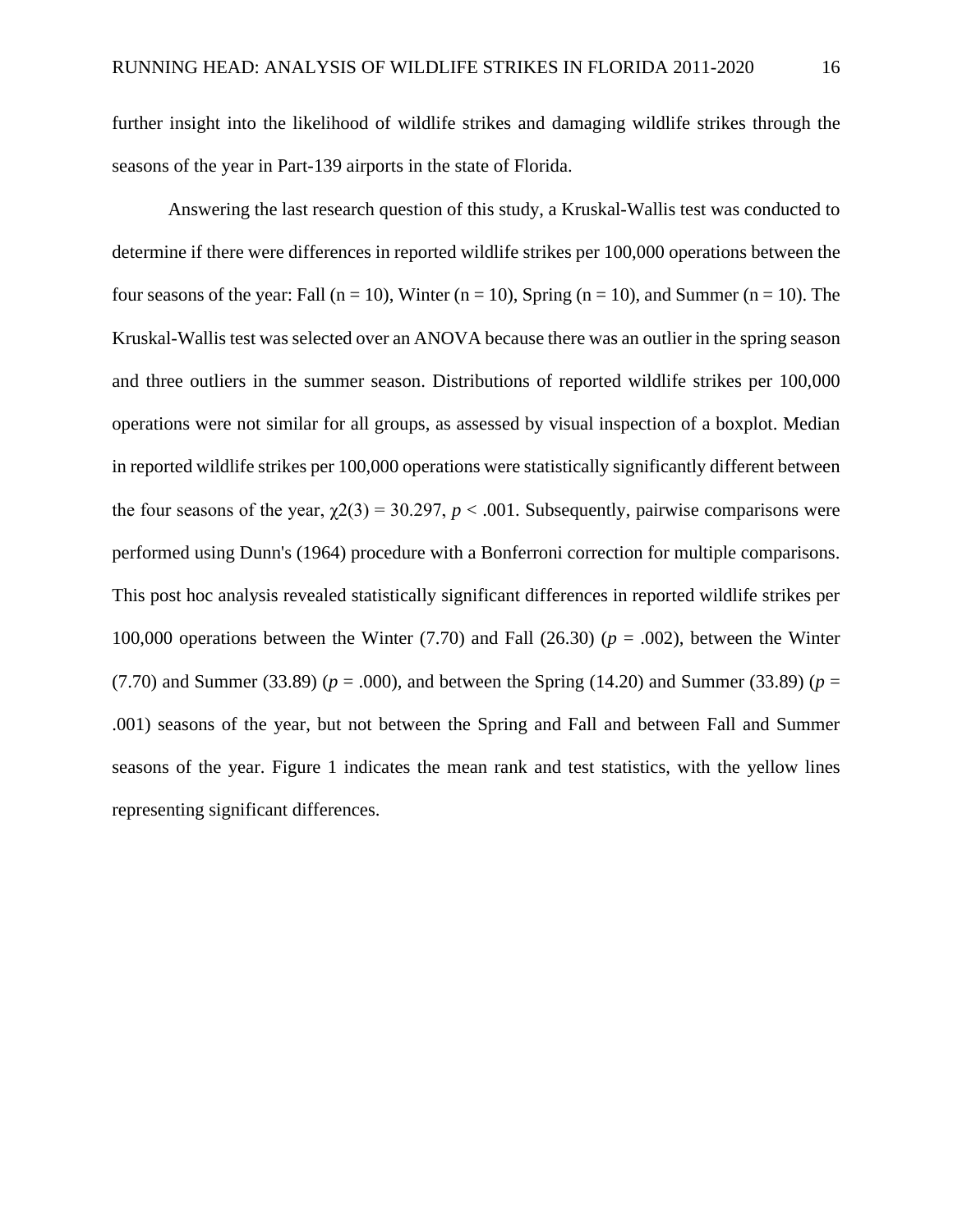#### **Figure 1**



*Pairwise Comparisons of the Wildlife Strike Index per Seasons of the Year*

#### **Conclusion**

The collection and analysis of wildlife-strike data is a vital step towards mitigating the hazard that wildlife poses to aviation since a problem can only be solved when it is well understood (Cleary  $\&$  Dolbeer, 2005). The data obtained in this study indicated some similarities with the number of reported wildlife strikes per type of operator, time of day, damage level, part struck, and phase of flight with all the information available through the NWSD. An example of this similarities is that most wildlife strikes hit the nose of the aircraft, the arrival phases of flight are responsible for most strikes, and about 5% of all wildlife strikes result in damage to the aircraft. Findings suggested that there was a statistically significant difference in the likelihood of a wildlife strike through the different seasons of the year. Understanding that the seasons of the year could have an impact in the probability of wildlife strikes will permit aviation safety stakeholders to tailor their safety efforts, not only being more effective but also optimizing the use of their often limited financial and labor resources. Our findings suggested that there is a higher likelihood of wildlife strikes during the summer and fall seasons of the year. Additionally,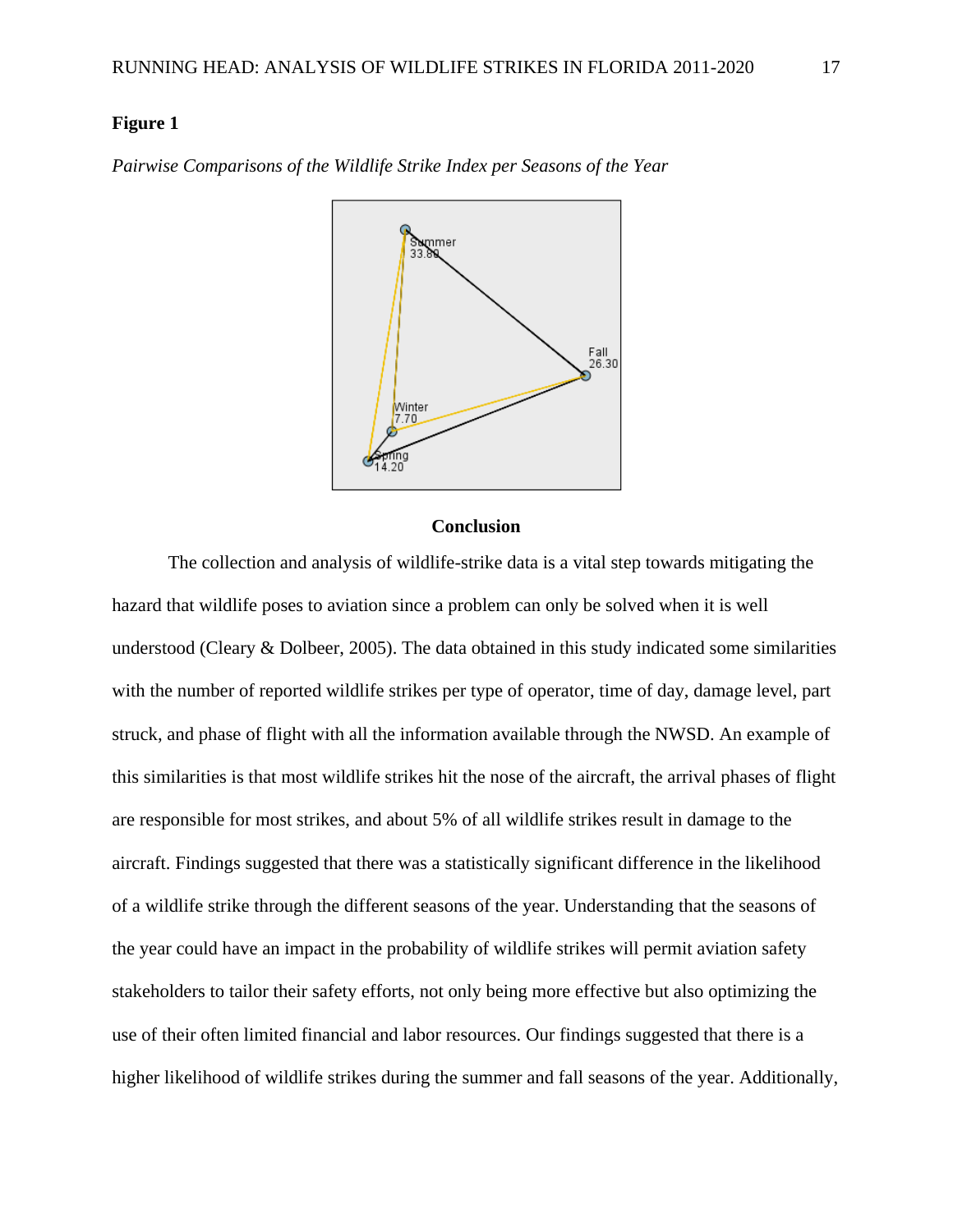there is a higher chance of a damaging strike during the winter and fall seasons at Part 139 airports in Florida.

Commercial and GA aviation have evolved into the safest, most far-reaching, and sustainable transportation mode over the last century. The aviation industry contributes to the health, well-being, and quality of life of millions of people worldwide. The U.S. air transportation industry plays a significant role in the U.S. and global economies. According to the FAA (2020a), the U.S. aviation industry "across both direct and catalytic sectors, amounts to more than five percent of the U.S. gross domestic product, contributes \$1.8 trillion in total economic activity and supports nearly 11 million jobs" (p. 3). The number of commercial passengers is expected to grow from 100 million in 2021 to almost 450 million in 2041 (FAA, n.d.-a). Similarly, the general aviation aircraft fleet is forecast to grow by 0.1% over the same period in the U.S. Globally, the passenger and freighter aircraft fleet is set to more than double till 2038 (AIRBUS, 2019). During the same period passenger traffic will grow at almost 4.5% worldwide (International Civil Aviation Organization, 2021). Therefore, the number of wildlife strikes to aviation is also expected to grow over the next decades. A better understanding of wildlife strikes to aviation can assist in the development of more effective safety strategies to reduce the risk of wildlife strikes to aviation. Most importantly, it may assist in the sustainable growth of the U.S. and global aviation industries.

There are limitations to the current study. The ATADS did not provide information about aircraft operations at Florida Keys Marathon International and Eglin Air Force Base/Destin-Fort Walton Beach Airports. Moreover, the database also did not specify if local airport operations represent GA or commercial operations. Another limitation to this study is the quantity and especially quality of the reported wildlife strikes. According to Dolbeer (2015), recent analyses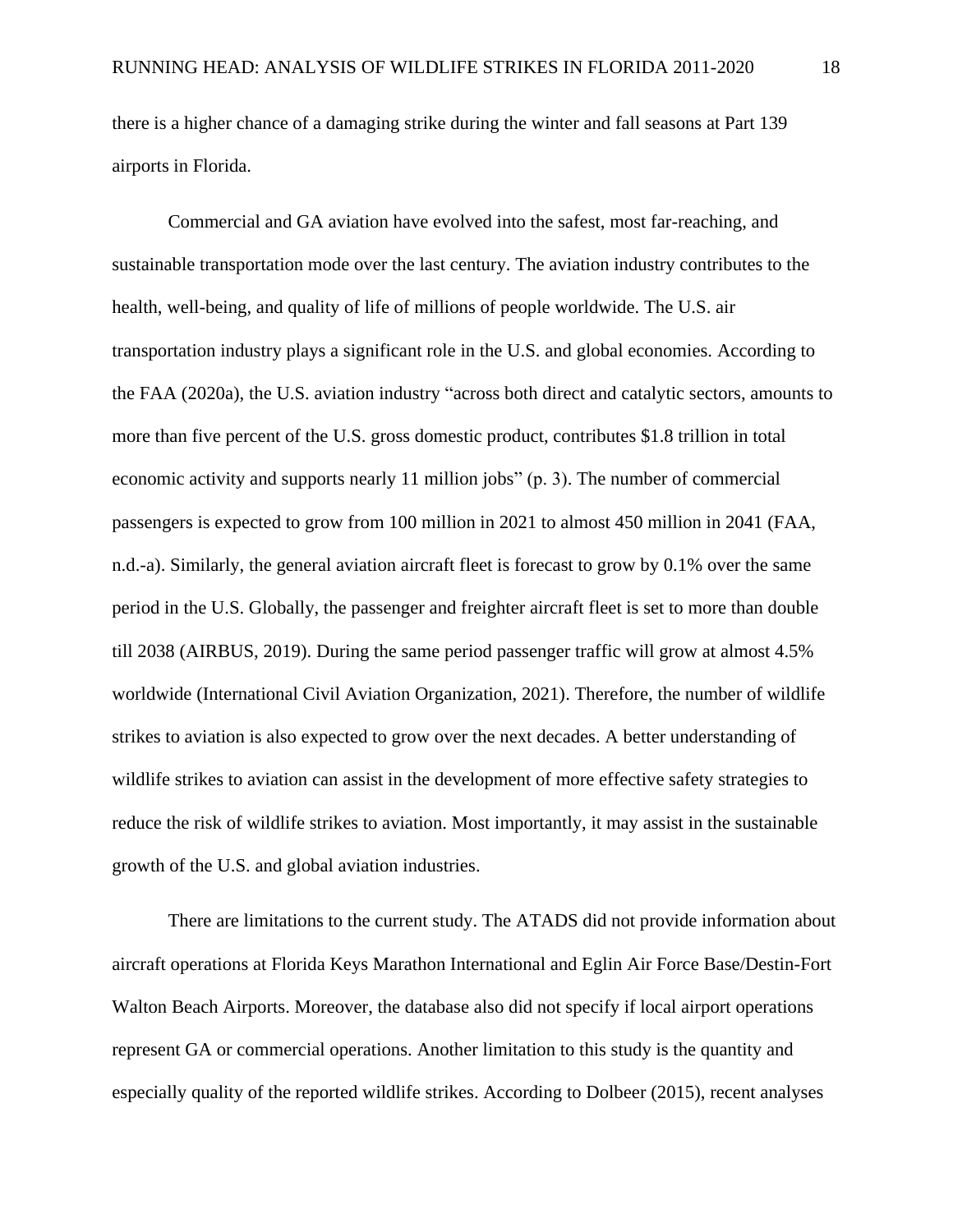suggested that approximately 91% of wildlife strikes in 2013 involving commercial operators are reported while only 50% to 59% of strikes involving general aviation were reported from 2009- 2013. Yet, previous studies (Anderson et al., 2015; Ball et al., 2021; Dolbeer & Barnes, 2017; Mendonca et al., 2017; Misra et al., 2021) have indicated that missing data and information in the NWSD (e.g., incomplete strike reports) as factors limiting their findings. In the current study, for example, almost 33% (n=2,901) of the reported strikes did not provide information about the time of the day the strike occurred. It is important to incorporate such data in the future if they become available. Yet, further studies are recommended to address the incompleteness of strikes reports. Researchers assumed that the reported wildlife strike data, although incomplete, was accurate. These limitations could bias the findings of this study. Nonetheless, the researchers consider that findings presented in this study can aid the development of strategies to reduce the risk of bird strikes to aviation at Part 139 airports in Florida.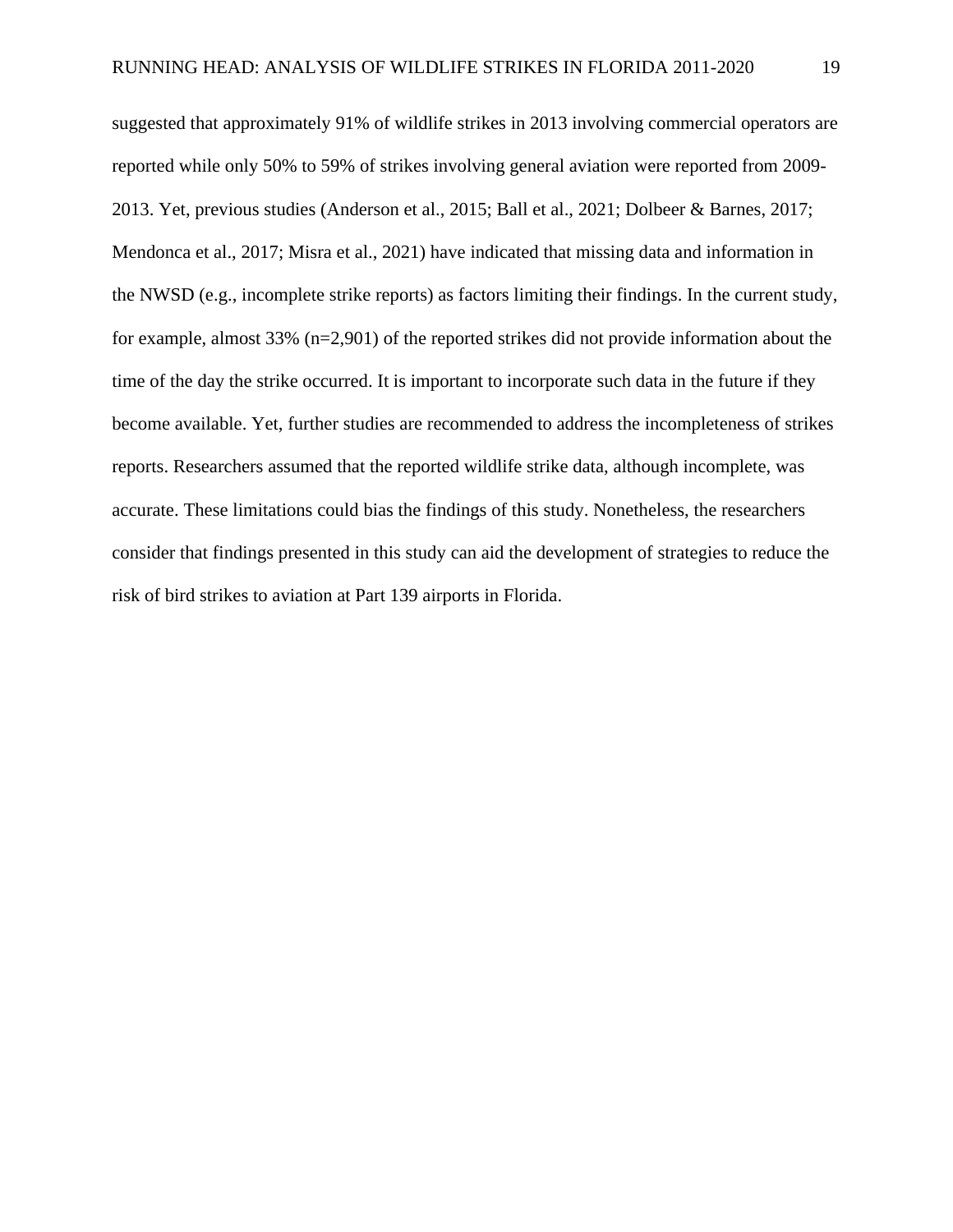#### **References**

#### AIRBUS (2019). *Global market forecast: 2019-2018*.

https://www.airbus.com/aircraft/market/global-market-forecast.html

- Altringer, L., Navin, J., Begier, M. J., Shwiff, S. A. (2021). Estimating wildlife strike costs at US airports: A machine learning approach. *Transportation Research Part D, 97*, 1-16. https://doi.org/10.1016/j.trd.2021.102907
- Anderson, A., Carpenter, D.S., Begier, M.J., Blackwell., B.F., DeVault, T.L., & Shwiff, S.A. (2015). Modeling the cost of bird strikes to US civil aircraft. *Journal of Transportation Research, 38*, 49-58. https://doi.org/10.1016/j.trd.2015.04.027
- Cleary, E. C., & Dolbeer, R. A. (2005). *Wildlife hazard management at airports: A manual for airport personnel*. Federal Aviation Administration. http://www.faa.gov/airports/airport\_ safety/wildlife/resources/media/2005\_faa\_manual\_complete.pdf
- DeFusco, R.P., & Unangst, E.T. (2013). *Airport wildlife population management: A synthesis of airport practice* (ACRP Synthesis No. 39). Transportation Research Board on the National Academies. http://www.trb.org/main/blurbs/169414.aspx https://doi.org/10.17226/22599
- DeVault, T.L., Blackwell, B.F., Seamans, T.W., Begier, M.J., Kougher, J.D., Washburn, J.E., Miller, P.R. and Dolbeer, R.A. (2018), Estimating interspecific economic risk of bird strikes with aircraft. Wildl. Soc. Bull., 42: 94-101. https://doiorg.ezproxy.libproxy.db.erau.edu/10.1002/wsb.859
- Dolbeer, Richard A., "Trends in reporting of wildlife strikes with civil aircraft and in identification of species struck under a primarily voluntary reporting system, 1990-2013"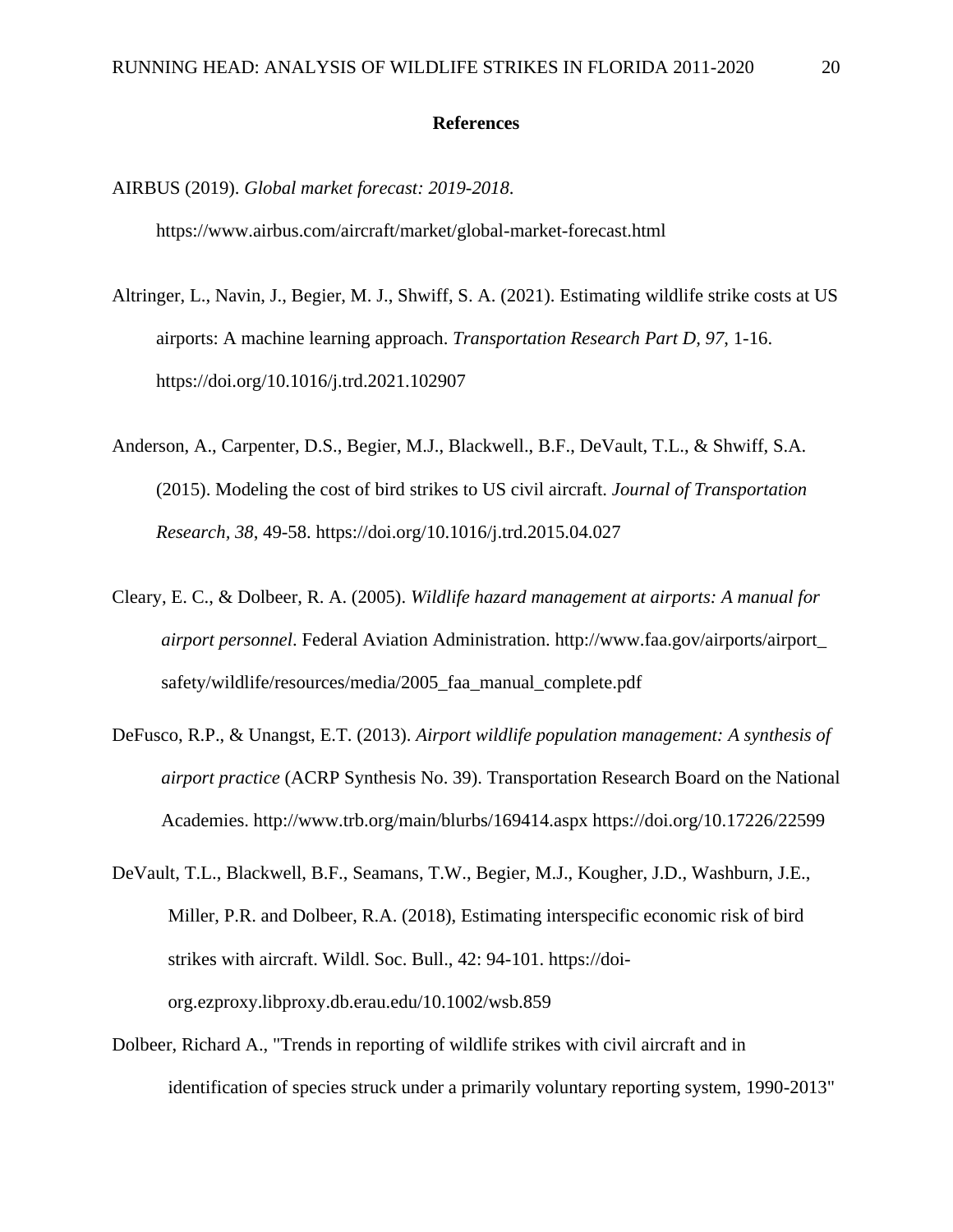(2015). Other Publications in Zoonotics and Wildlife Disease. 188.

http://digitalcommons.unl.edu/zoonoticspub/188

- Dolbeer, R. A. (2020). Population increases of large birds in North America pose challenges for aviation safety. *Human-Wildlife Interactions, 14*(3), 345-357.
- Dolbeer, R. A., Begier, M. J., Miller, P. R., Weller, J. R., & Anderson, A. L. (2021). *Wildlife Strikes to Civil Aircraft in the United States 1990-2020* (Serial Report Number 27). Retrieved from https://www.faa.gov/airports/airport\_safety/wildlife/media/Wildlife-Strike-Report-1990-2020.pdf
- Drey, K. M., Martin, J. A., Belant, J. L., DeVault, T. L., & Blackwell, B. F. (2014). Interactions between wildlife and civil aircraft in Mississippi. *Southeastern Naturalist*, *13*(1), 156–165. https://doi.org/10.1656/058.013.0115
- Dunn, O. J. (1964). Multiple comparisons using rank sums. *Technometrics, 6*(3), 241–252. https://doi-org.ezproxy.libproxy.db.erau.edu/10.1080/00401706.1964.10490181
- Electronic Code of Federal Regulations, 14 C.F.R. § 139 (2021). Retrieved from https://www.ecfr.gov/cgi-bin/textidx?SID=c6ff7f5ef713f617c3b2b70482f08f8b&mc=true&node=pt14.3.139&rgn=div5
- Federal Aviation Administration. (2020a). *The economic impact of civil aviation on the U.S. economy - January 2020*.

https://www.faa.gov/about/plans\_reports/media/2020\_jan\_economic\_impact\_report.pdf

Federal Aviation Administration. (2020b). *Fact Sheet – The Federal Aviation Administration's (FAA) Wildlife Hazard Mitigation Program*. Retrieved February 4, 2021, from Federal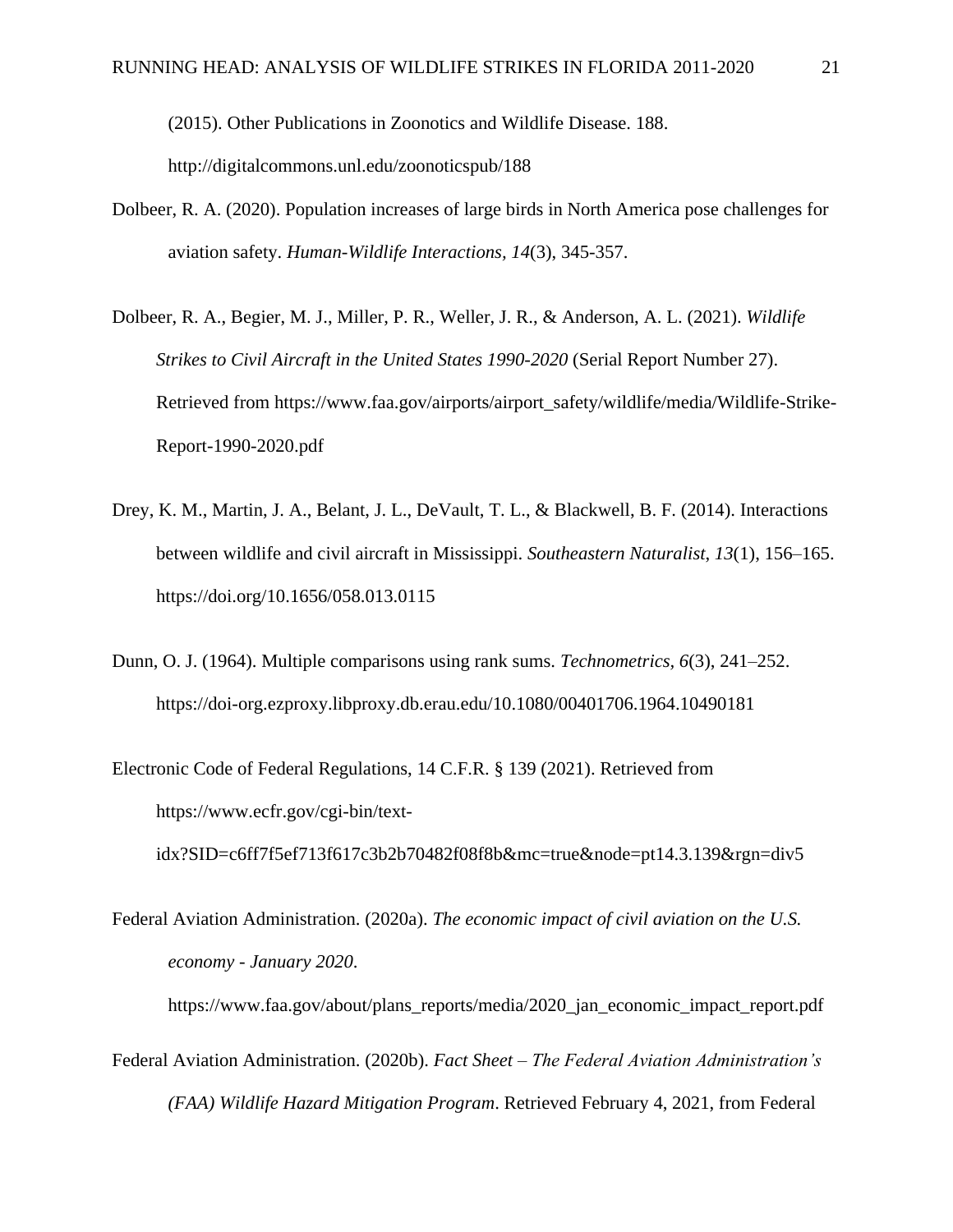Aviation Administration:

https://www.faa.gov/news/fact\_sheets/news\_story.cfm?newsId=14393

- Federal Aviation Administration. (2020c). *Hazardous Wildlife Attractants on or near Airports.* Advisory Circular, Federal Aviation Administration, U.S. Department of Transportation. Retrieved February 1, 2021, from https://www.faa.gov/documentLibrary/media/Advisory\_Circular/150-5200-33C.pdf
- Federal Aviation Administration. (2020d). *What is Part 139? Part 139 Airport Certification*. Retrieved February 7, 2021, from Federal Aviation Administration Web Site: https://www.faa.gov/airports/airport\_safety/part139\_cert/what-is-part-139/
- Federal Aviation Administration (FAA). (2020e). *Air Traffic by the Numbers 2020*. Retrieved from

https://www.faa.gov/air\_traffic/by\_the\_numbers/media/Air\_Traffic\_by\_the\_Numbers\_20 20.pdf.

- Federal Aviation Administration. (n.d.-a). *FAA Aerospace Forecast Fiscal Years 202–2041*. Retrieved September 20, 2021, from https://www.faa.gov/data\_research/aviation/aerospace\_forecasts/media/FY2021- 41\_FAA\_Aerospace\_Forecast.pdf.
- Federal Aviation Administration (n.d.-b). *Glossary.* Retrieved September 9, 2021, from https://aspm.faa.gov/aspmhelp/index/Glossary.html.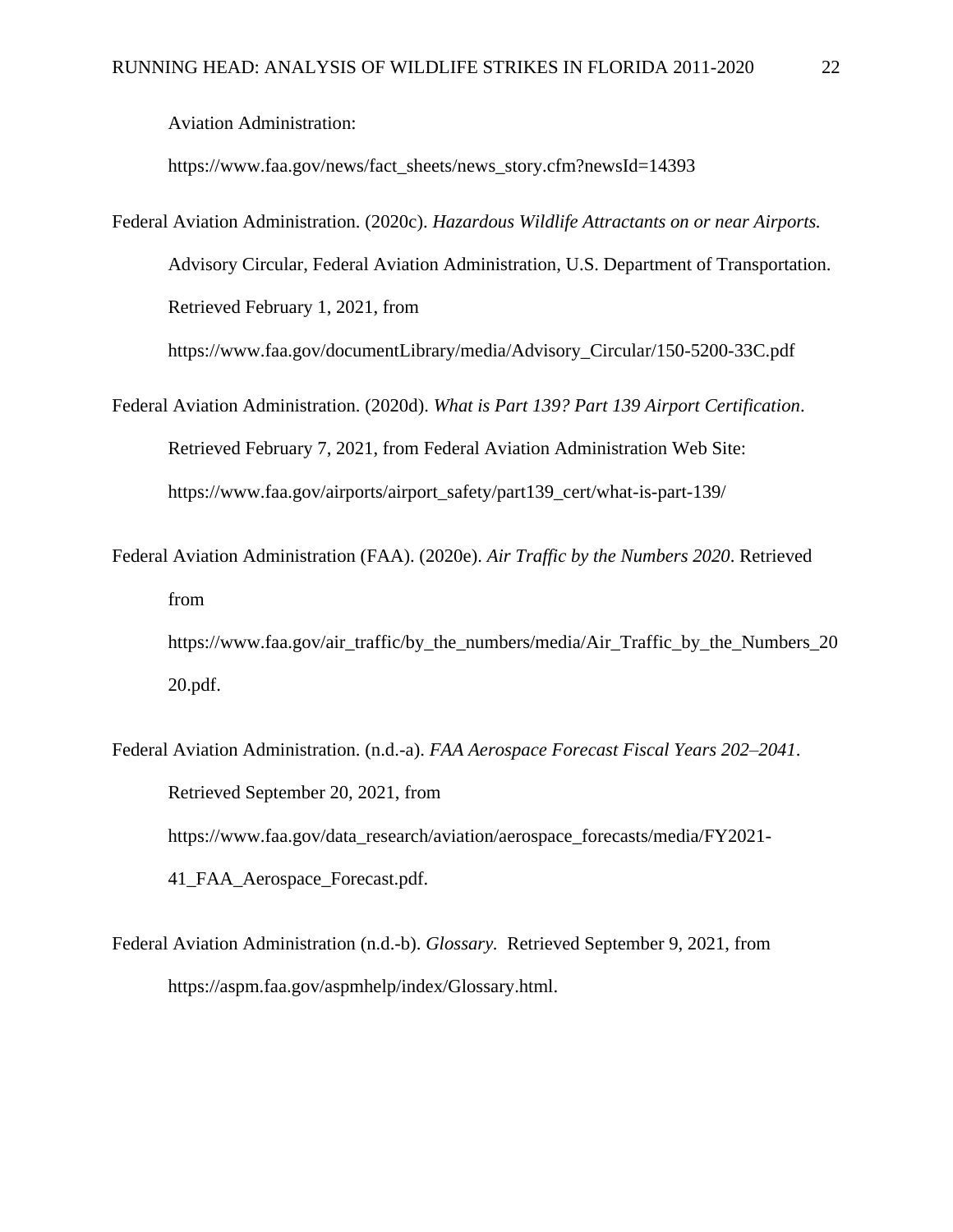- Federal Aviation Administration. (n.d.-c). *Sunrise / Sunset / Twilight Calculator*. Sunrise / Sunset Calculator - FAA Aviation Weather Cameras. Retrieved October 3, 2021, from https://avcams.faa.gov/sunrise\_sunset.php.
- International Civil Aviation Organization (2021). *Forecasts of scheduled passenger and freight traffic*. https://www.icao.int/sustainability/pages/eap-fp-forecast-scheduled-passengertraffic.aspx
- Mendonca, F. A. C., Keller J., & Huang, C. (2020). *Wildlife strikes to aircraft in Brazil: 2011- 2018*. *Journal of Airline and Airport Management, 10*(2), 51-64. https://doi.org/10.3926/jairm.160
- Misra, S., Toppo, I., & Mendonca, F. A. C. (2021). *Machine learning techniques to predict aircraft damage levels for bird strikes in the United States* [Manuscript submitted for publication]. Aeronautical Science Department, Embry-Riddle Aeronautical University.
- Pfeiffer, M. B., Kougher, J. D., & DeVault, T. L. (2018). Civil airports from a landscape perspective: A multi-scale approach with implications for reducing bird strikes. *Landscape and Urban Panning, 179*, 38-14. https://doi.org/10.1016/j.landurbplan.2018.07.004
- Mendonca, F. A. C., Keller J., & Huang, C. (2020). *Wildlife strikes to aircraft in Brazil: 2011- 2018*. *Journal of Airline and Airport Management, 10*(2), 51-64. https://doi.org/10.3926/jairm.160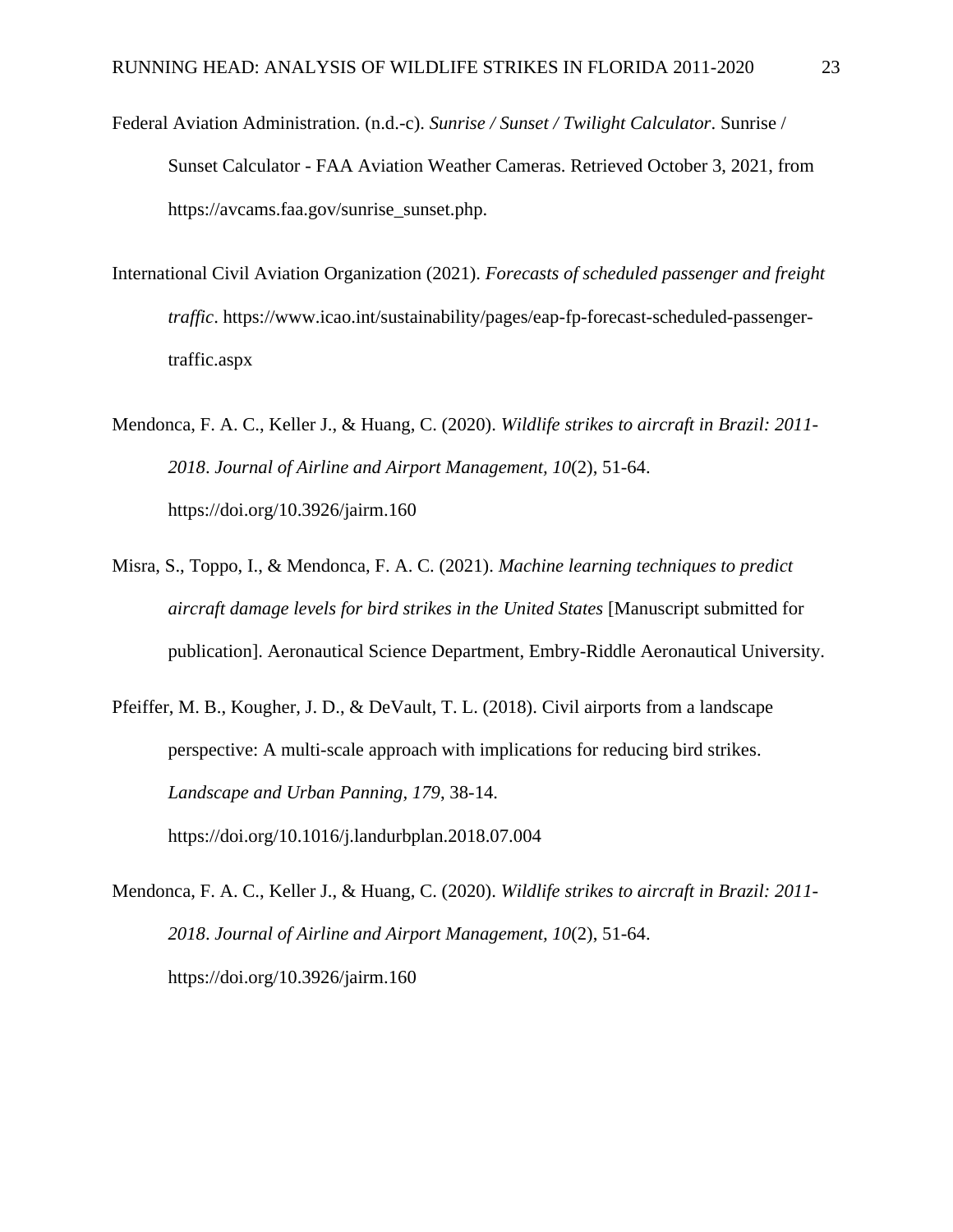- National Oceanic and Atmospheric Administration (n.d.). *Space weather glossary*. Space Weather Glossary | NOAA / NWS Space Weather Prediction Center. Retrieved October 3, 2021, from https://www.swpc.noaa.gov/content/space-weather-glossary.
- Rillstone, D.J., & Dineen, C.M. (2013). *Airport responsibility for wildlife management* (ACRP Legal Research Digest No. 20). Transportation Research Board on the National Academies. http://www.trb.org/main/ blurbs/169414.aspx
- U.S. Air Force. (2020). *Aviation Safety Investigations and Reports*. Retrieved from https://static.e-publishing.af.mil/production/1/amc/publication/afman91- 223\_amcsup/afman91-223\_amcsup.pdf.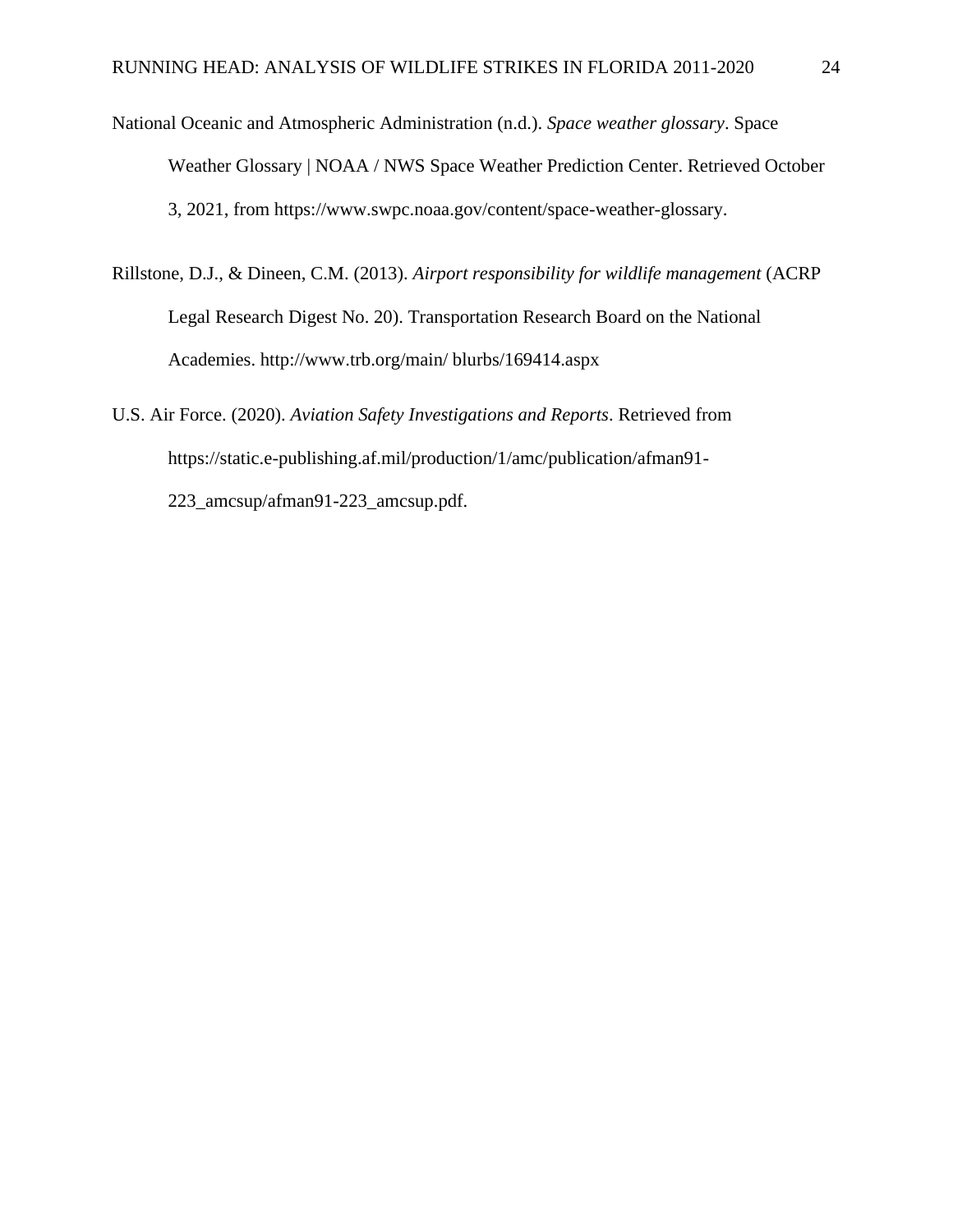| Year         | <b>Total Strikes</b><br>Reported | Damaging<br><b>Strikes</b><br>Reported | Wildlife<br>Strike Index | Damaging<br>Wildlife Strike<br>Index | Percentage of<br>Damaging Strikes (%) |
|--------------|----------------------------------|----------------------------------------|--------------------------|--------------------------------------|---------------------------------------|
| 2011         | 611                              | 49                                     | 18.47                    | 1.48                                 | 8.02                                  |
| 2012         | 635                              | 45                                     | 18.58                    | 1.32                                 | 7.09                                  |
| 2013         | 692                              | 45                                     | 19.98                    | 1.30                                 | 6.50                                  |
| 2014         | 894                              | 39                                     | 26.29                    | 1.15                                 | 4.36                                  |
| 2015         | 823                              | 40                                     | 23.48                    | 1.14                                 | 4.86                                  |
| 2016         | 944                              | 52                                     | 26.52                    | 1.46                                 | 5.51                                  |
| 2017         | 1038                             | 42                                     | 28.66                    | 1.16                                 | 4.05                                  |
| 2018         | 1117                             | 50                                     | 28.84                    | 1.29                                 | 4.48                                  |
| 2019         | 1377                             | 68                                     | 34.36                    | 1.70                                 | 4.94                                  |
| 2020         | 831                              | 27                                     | 28.39                    | 0.92                                 | 3.25                                  |
| <b>Total</b> | 8962                             | 457                                    | 25.54                    | 1.30                                 | 5.10                                  |

**Appendix A: Number of Damaging Wildlife Strikes vs. Total Reported Wildlife Strikes**

**Note**. Part 139 airports in the state of Florida 2011-2020, each year represents a 4-season period.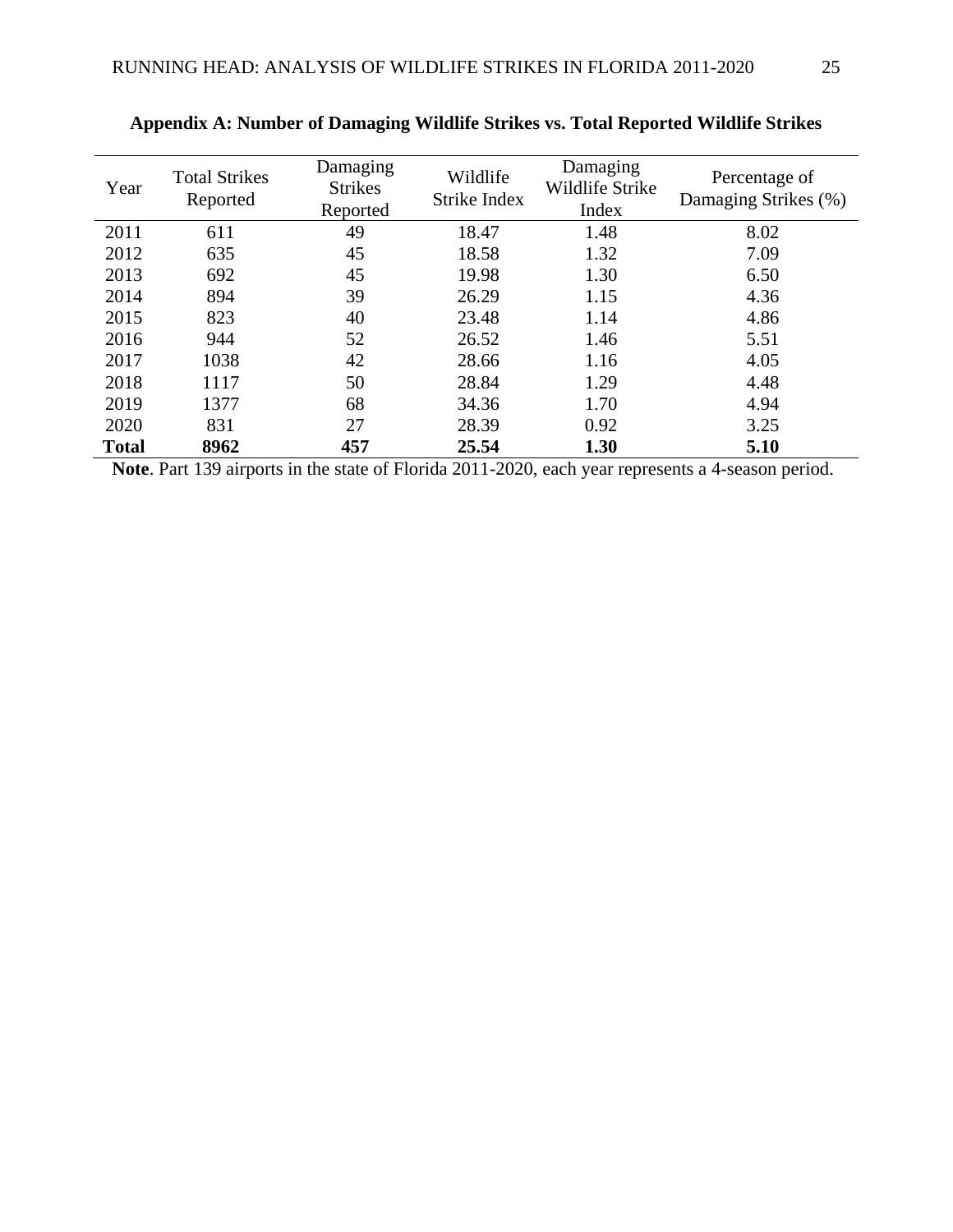| Year         | Winter | Spring | Summer | Fall |
|--------------|--------|--------|--------|------|
| 2011         | 15.12  | 6.90   | 4.64   | 9.14 |
| 2012         | 11.28  | 7.69   | 5.24   | 5.92 |
| 2013         | 12.50  | 6.72   | 4.06   | 7.04 |
| 2014         | 6.72   | 5.85   | 2.18   | 4.78 |
| 2015         | 6.56   | 4.86   | 3.91   | 5.11 |
| 2016         | 2.96   | 5.75   | 3.37   | 9.32 |
| 2017         | 6.87   | 4.26   | 2.20   | 5.18 |
| 2018         | 11.19  | 3.36   | 4.09   | 2.70 |
| 2019         | 7.46   | 7.27   | 2.64   | 4.85 |
| 2020         | 5.91   | 2.91   | 1.00   | 4.15 |
| <b>Total</b> | 8.15   | 5.55   | 3.18   | 5.65 |

**Appendix B: Percentage of Total Reported Wildlife Strikes that Resulted in Damage**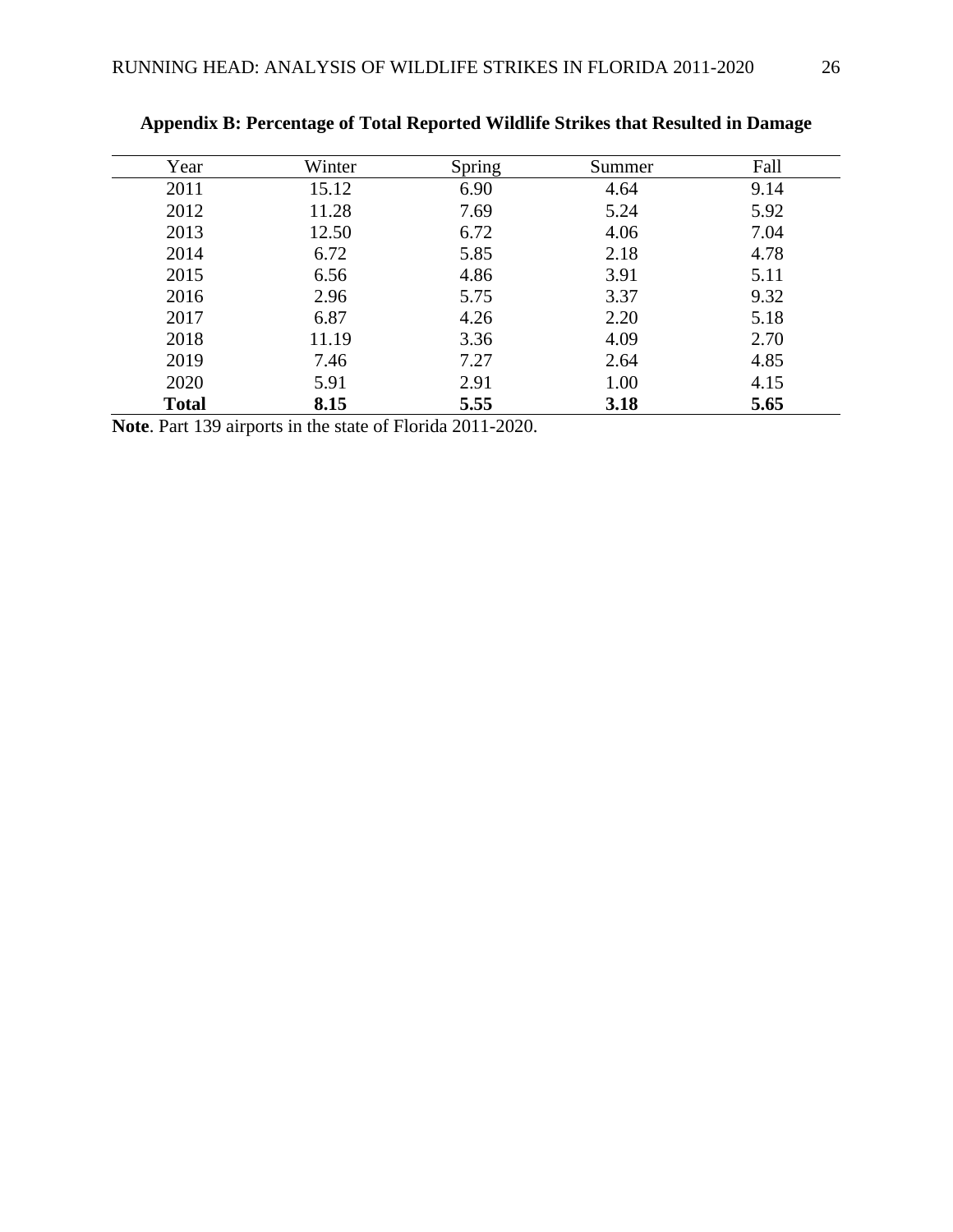| Part Struck   | Winter   | Spring         | Summer   | Fall           | <b>Total</b> |
|---------------|----------|----------------|----------|----------------|--------------|
| Radome        | 108      | 150            | 284      | 213            | 755          |
| Windshield    | 125      | 191            | 334      | 267            | 917          |
| <b>Nose</b>   | 139      | 178            | 350      | 281            | 948          |
| Engine        | 81       | 108            | 123      | 136            | 448          |
| Propeller     | $\Omega$ | $\overline{0}$ | $\theta$ | $\overline{0}$ | 0            |
| Wing or Rotor | 169      | 155            | 217      | 181            | 722          |
| Fuselage      | 110      | 139            | 237      | 200            | 686          |
| Landing Gear  | 45       | 75             | 94       | 86             | 300          |
| Tail          | 9        | 13             | 15       | 24             | 61           |
| Lights        | 8        | 6              | 7        | 8              | 29           |
| Other         | 336      | 346            | 769      | 553            | 2004         |
| Unknown       | 401      | 542            | 1140     | 769            | 2852         |
| <b>Total</b>  | 1531     | 1903           | 3570     | 2718           | 9722         |

# **Appendix C: Aircraft Components Struck per Seasons of the Year**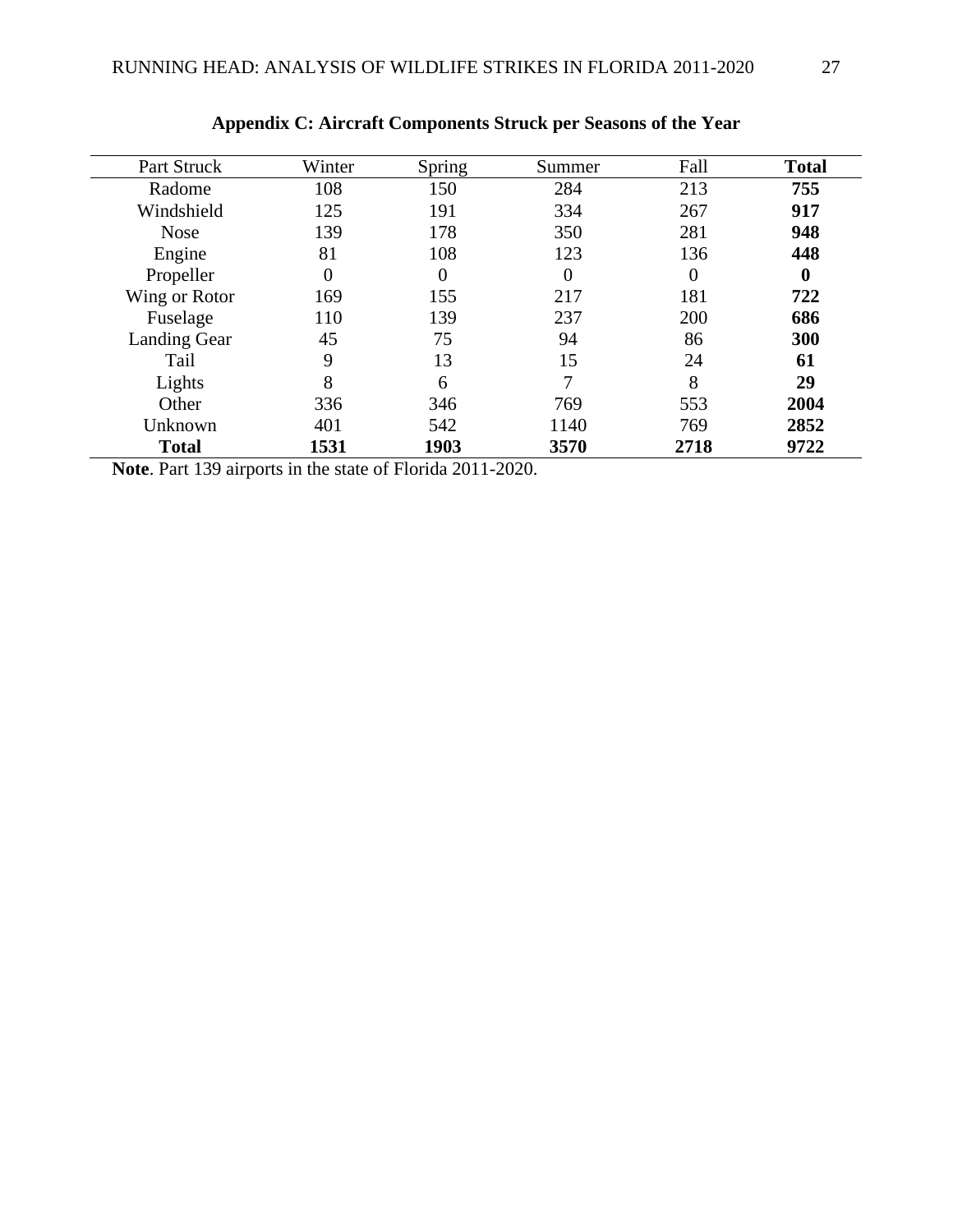| Part Struck   | Damage | Non-Damaging | Total | Percentage of<br>Damaging $(\%)$ | Percent of Non-<br>Damaging $(\%)$ |  |
|---------------|--------|--------------|-------|----------------------------------|------------------------------------|--|
| 758<br>Radome |        |              |       |                                  |                                    |  |
|               |        | 10885        | 11823 | 6.4                              | 92.1                               |  |
| Windshield    | 731    | 14510        | 15562 | 4.7                              | 93.2                               |  |
| <b>Nose</b>   | 883    | 14246        | 15431 | 5.7                              | 92.3                               |  |
| Engine        | 1704   | 7598         | 9595  | 17.8                             | 79.2                               |  |
| Wing or Rotor | 2531   | 13643        | 16562 | 15.3                             | 82.4                               |  |
| Propeller     | 299    | 1510         | 1852  | 16.1                             | 81.5                               |  |
| Fuselage      | 661    | 9973         | 10903 | 6.1                              | 91.5                               |  |
| Landing Gear  | 598    | 4844         | 5601  | 10.7                             | 86.5                               |  |
| Lights        | 354    | 218          | 577   | 61.4                             | 37.8                               |  |
| Tail          | 433    | 816          | 1271  | 34.1                             | 64.2                               |  |
| Other         | 894    | 12346        | 23120 | 3.9                              | 53.4                               |  |

**Appendix D: Aircraft Components Struck (Damaging & Non Damaging)**